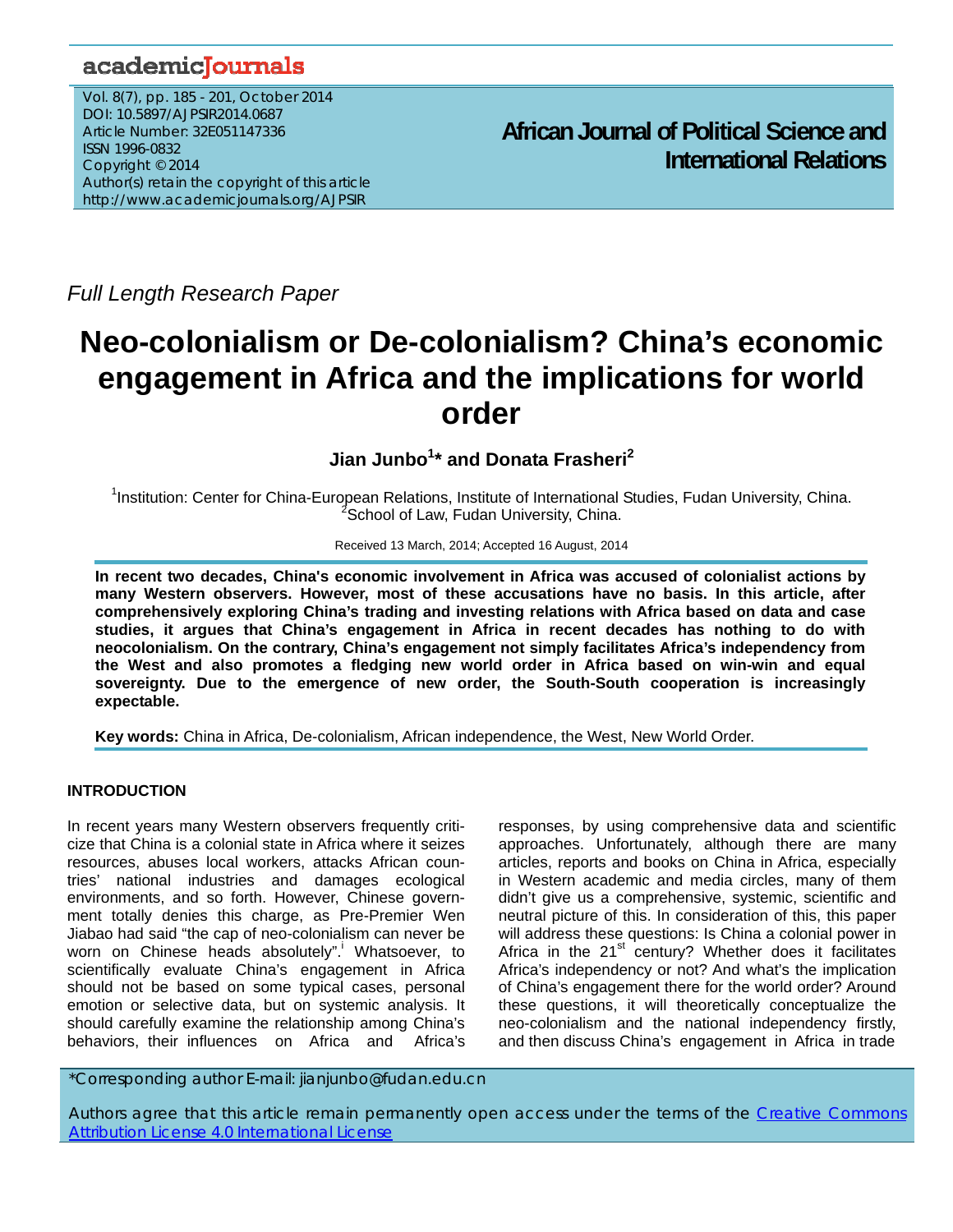and investment areas by case studies, and analyze the relations between China's economic engagement in Africa and Africa's independency in the second section. Finally, it will theorize the triangular relationships among China, the West and Africa and explain the implication for the fledging world order in Africa.

## **METHODOLOGY**

## **Features of neo-colonization**

The conceptualization of neo-colonialism is of course necessary to analyze whether China's behavior in Africa in recent decades is colonial engagement or not. There are diversified and different definitions on neo-colonialism since the de-colonization happened in 1960s, some core meanings of this terminology are shared by these definitions. Neo-colonialism, different from the colonialisma transnational and imperial system in which colonizing powers always exploit colonized countries or regions in economic areas directly by political control or by force if necessary, is considered as a new approach by foreign countries to indirectly exploit a country's economy". As Kwame Nkrumah has concluded, it's just all of the colonialism only except for the political control by force. Generally, there are some common characteristics of neo-colonialism such as follows.

1. The neo-colonialist imports resources, raw materials and unprocessed products in very low price, and simultaneously exports manufactured goods and daily necessities to colonized regions and countries. This fixed international division of labor can maintain the colonial power's superiority over the colonized countries (regions) in international markets. The colonized countries and regions as the supplier of rural materials and the consumer of manufactured products are forced to keep a poor and backward economy.

2. The colonized countries' goods cannot at all compete with those similar goods from the colonial powers whose competitive advantage in price and quality will seriously undermine the traditional or fledging industries of colonized countries. Under this condition, the colonized countries or regions don't have any other options except for embracing the floods of colonizing power's goods.

3. Colonized country's economic relationship with the colonial power is only related to several goods, fields and industries (especially those regarding colonized countries' economic lifelines), which makes the colonized countries (regions) highly relies on foreign colonists. Once this trade relationship is broken up or the inward investment flow is cut, the colonized countries would quickly fall into serious fiscal crisis and economic recession or even collapse.

4. Due to the political control, cultural penetration and economic exploitation in colonized countries or regions,

the colonial power always economically or financially controls those key areas, industries, institutions of the colonized countries and regions. Those most important industries, fields and companies are strictly controlled by colonists. As a result, colonized national economy is in reality under the control of colonial powers.

Consequently, all behaviors of colonial power in colonized countries or regions give rise to colonized countries'/regions' highly dependency on colonial power economically politically, with the backwardness of economy.

## **Colonial system and colonial behavior: Similarities and distinctions**

Undoubtedly, the reasons that can explain one country's backwardness and dependency on foreigners are diverse and complicated, especially in globalized era. So it is hard to verify that a country's underdevelopment is due to another country's colonial engagement. In consideration of this, there should be a distinction between colonial system and colonial behavior. Before the de-colonization of the world, it's easy to find which state was colonial power over those colonized countries or regions, and the backwardness of colonized countries or regions were directly due to the specified country's (countries') colonization. In other words, in the colonial era, the colonization over one colonized country or region was a systematic project implemented by only one or several country (countries) and all features mentioned above were existed and linked together. Yet in globalized era, the neo-colonization over one country by a powerful state cannot be systematic since in reality any foreign country now cannot comprehensively and firmly control another country's domestic economic and political systems. In a word, there may be colonial system in global level; nonetheless there isn't colonial system but only colonial behavior in national level after de-colonization. The colonial behavior has one or several features of neocolonialism yet cannot individually lead to backwardness of a country. In this sense, in contemporary, no state can be seen as a colonial power that takes systematical approaches that directly cause another country's backwardness. Because of this distinction-- colonial system is a imperial project and colonial behavior has only one or several features of the (new) colonialism, in globalized era, whether one country is a colonial power or not can only be verified by its behaviors.

## **Decolonization and national independency**

Without question, a colonized country's international status from dependency to independency is accompanied with a process of de-colonization which made most developing countries liberalized from colonial powers and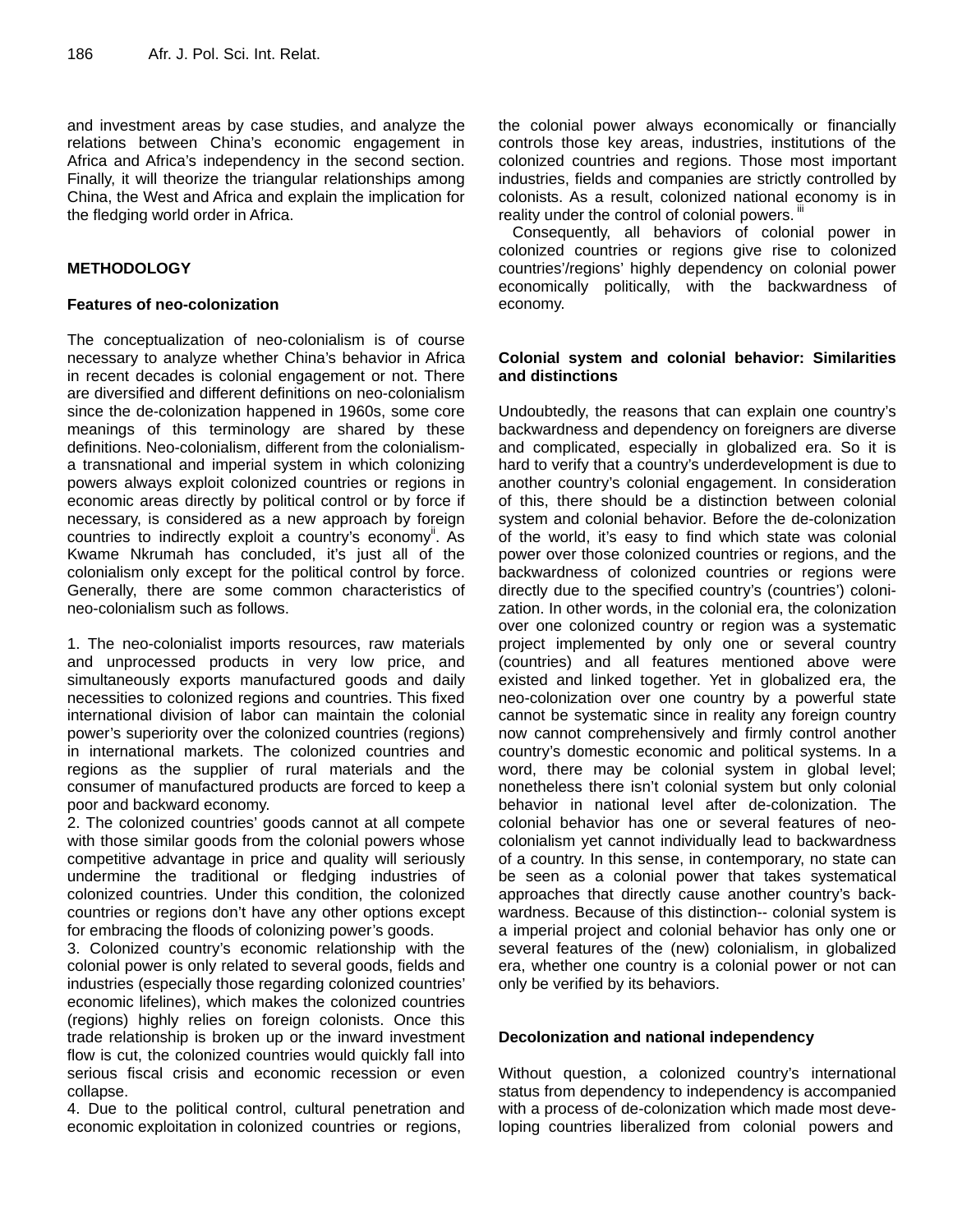

**Figure 1.** Ratio of China-Africa Trade in China-world Trade Source: final data are accounted by author (original data are from Chinese Statistic Yearbooks, 2000- 2012)

have realized their sovereign independence and national autonomy, at least on the surface. In consideration of this, this article assumes that equal and diversified economic relations with foreign countries and internal good governance are due to de-colonization and generally facilitate national independence. The economic equality in international arena indicates two countries' economic relations are based on economic sovereignty and free competition, independently deciding national economic activities in international markets. In details to say, it means the goods' price one side pays to the other or the investment project is:

1. Determined by the international market, or

2. Agreed by both and not implemented by unilateral coerce, and

3. Not be intentionally distorted. Diversification means the fields of trade and investment is not limited within only few sections, natural resources or areas but associated with diversified industries, sections, goods, areas and regions.

According to this, it will use three tools (and comprehensive data) as analytical approach to examine the correlation between China's economic engagement and Africa's independence. They are:

- 1. The structure of Africa's trade with China;
- 2. The structure of China's investment to Africa, and

3. The macro-influence of China's engagement on Africa's economic growth, governance and social transformation (for example, employment rate).

## **CHINA'S ECONOMIC ENGAGEMENT IN AFRICA**

Although, China's connection with Africa has a long history, even can be recalled into about 600 years ago when Zheng he's fleets arrived at the Indian Ocean's

west coast of today's Kenya, China's deep engagement there is from 1950s when decolonization in Africa was broken out. However, the start point of a comprehensive economic engagement should be marked in the first years of the  $21<sup>sf</sup>$  century when China somehow adjusted its Africa policy from politics-focused one to economyfocused one. According to this, this paper will analyze the China's economic engagement in Africa in the  $21<sup>st</sup>$  century at first.

### **Trading engagement**

Within a decade, Sino-African trade has been soaring from about 10 billion USD in 2000 to remarkable 166 billion USD in 2011. Accordingly, the trade growth between them has been also gradually yet firmly increased. For example, in 2001, the growth rate was only 1.87%, however, in 2011, the growth rate increased to 23.6%. In reality, from 2000 to 2011 the average growth rate reached 20.9%, although the growth in 2009 was a sad case (-17.2%) due to the serious global economic crisis.<sup> $v$ </sup> Because of the fast trade growth, Sino-African trade is increasingly important in China's total foreign trade, and the weight is much heavier than before. In 2000, the percentage of China-Africa trade volume in China's total foreign trade is 2.23%, yet after 11 years, the percentage increased to 4.57% (Figure 1). It means their trade relationship is becoming closer and the growth is increasing firmly as well as quickly. Although, China-African trade growth rate and the percentage in China's total foreign trade are both increasing, the absolute volume is still limited and in a low level. On average, the volume of Sino-African trade per year in 2000 to 2011 is even much less than the trade volume of China with Japan or South Korea in the same years. It indicates that China-African trade relationship somehow is not as important as imagined. Accordingly, although both the growth rate of Sino-African trade as well as the absolute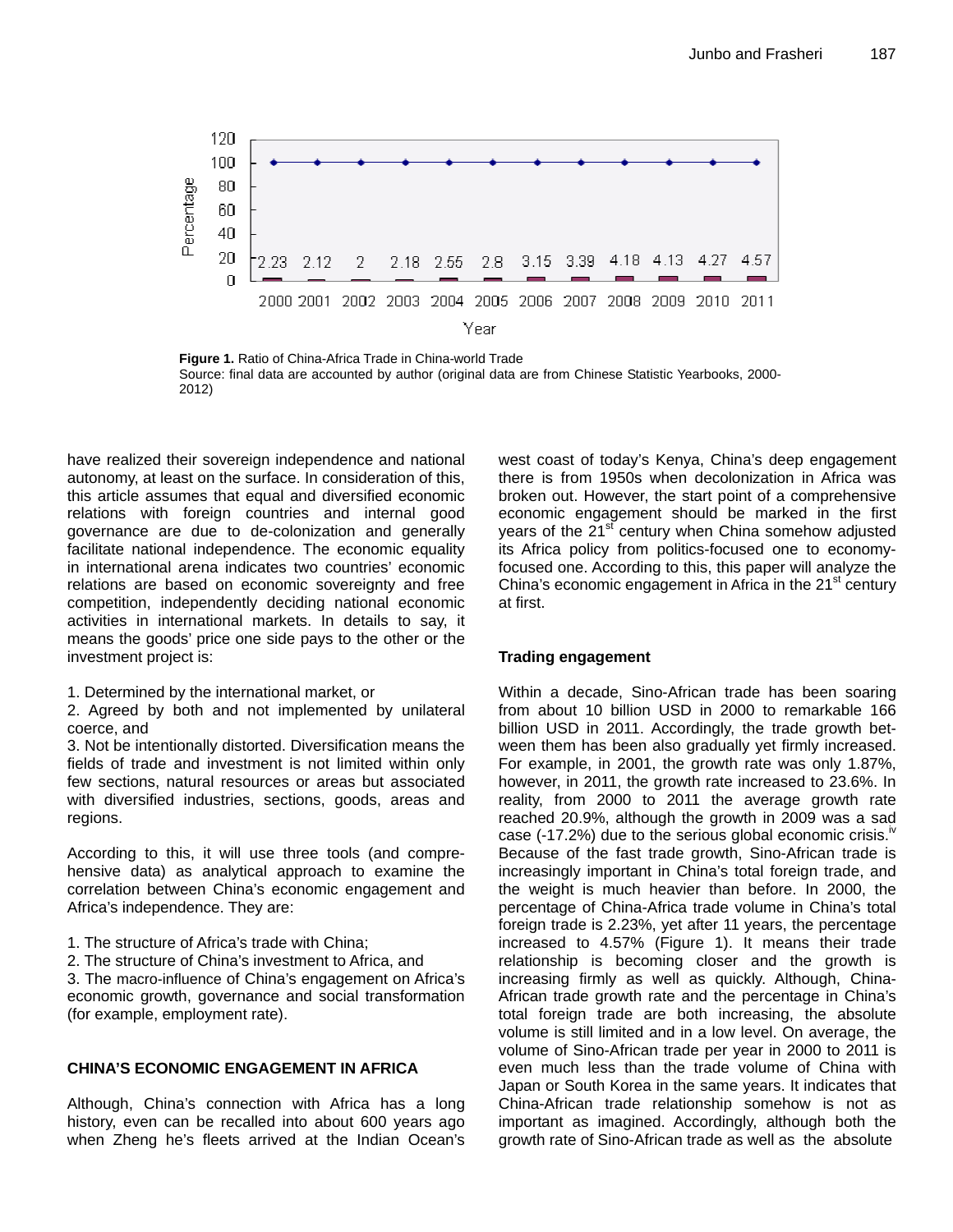

**Figure 2**. Growth China-Africa trade vs China –world Trade. (10thousand USD)

| S/No. | Year | <b>Deficit</b> |
|-------|------|----------------|
| 1     | 2000 | $-51306$       |
| 2     | 2001 | 121362         |
| 3     | 2002 | 153406         |
| 4     | 2003 | 182186         |
| 5     | 2004 | -183284        |
| 6     | 2005 | -238053        |
| 7     | 2006 | -208386        |
| 8     | 2007 | 93853          |
| 9     | 2008 | -472702        |
| 10    | 2009 | 440332         |
| 11    | 2010 | -713791        |
| 12    | 2011 | -2015684       |

**Table 1.** China's trade deficit with

Africa(10 thousand USD).

Source: final data are accounted by author (original data are from Chinese Statistic Yearbooks)

volume increased in recent years, due to its relatively low importance in China's foreign trade, the Sino-African trade doesn't obviously influence the growth rate of China's total foreign trade. Basically, Sino-African trade growth has the similar curve of China' total foreign trade growth since 2000 (Figure 2), which means when China-African trade is increasing, the China's trade with other partners is also increasing at the similar speed. Moreover, it should be noted there are remarkable trade imbalance between China-Africa trade relations. Except for 5 years (2001, 2002, 2003, 2007 and 2009), China has great deficit with Africa in other 7 years in period from 2000 to 2011 as shown in Table 1. The fast increase of trade deficit for China is due to more imports from Africa, especially more mineral stones and crude oil's imports to feed Chinese economic development. Another feature of China-African trading relations is that in recent years China's biggest partners in Africa somehow are fixed with several countries. South Africa, Angola, Sudan, Egypt and Nigeria are always ranked as top 5 countries of China's trading partners in 2000 to 2011. In the following words, South Africa, Angola, Zambia and Egypt will be selected to examine China's trade relations with Africa.

#### *South Africa*

China-South African trade relations typically reflect the fast development of Sino-African trade relationship. China became South Africa's biggest trade partner in 2009, valued by 1.41 billion USD, and it reached 2.49 billion USD in 2011, accounting for 13.2% of South Africa's total foreign trade that year, yet in 2000 the volume was only 1.58 billion USD, about 2.8% of its total foreign trade of that year. This incredible enhancement of two countries' bilateral trading relationship is due to South Africa's special industrial structure as well as China's economic fast development. Because South Africa is not good at some typical manufactured goods like mobile phones or TV sets, yet China is one of best countries who're good at making these goods. Meanwhile, China needs a great deal of resources or industrial raw materials like minerals or metals to support its fast growing economy, and South Africa just has those resources and materials. Their inter-complementarities in industrial structures, product preferences and comparative advantages determine their trading relationship becomes much closer than before. Notwithstanding, this close relationship has different implications for two sides, since the foreign trade dependence (FTD) on each other is different. Although their FTD on each other is increasing, the South Africa's FTD on China is much higher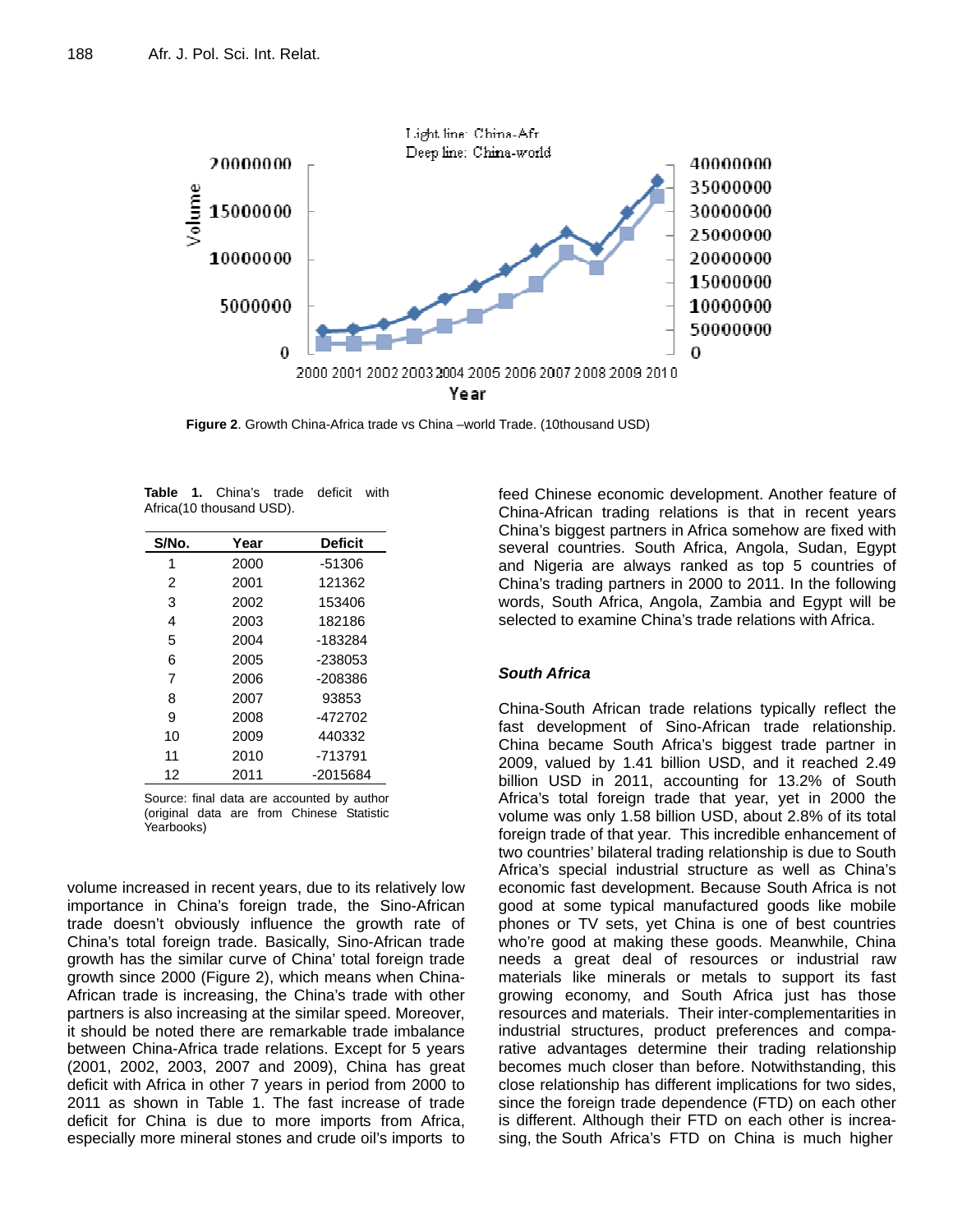**Table 2.** The weight of Sino- South Africa trade in South Africa's total foreign trade.

| S/No           | Year | Percent |
|----------------|------|---------|
| 1              | 2000 | 2.78    |
| $\overline{2}$ | 2001 | 2.97    |
| 3              | 2002 | 3.44    |
| 4              | 2003 | 4.53    |
| 5              | 2004 | 4.94    |
| 6              | 2005 | 5.94    |
| 7              | 2006 | 7.07    |
| 8              | 2007 | 8.19    |
| 9              | 2008 | 8.50    |
| 10             | 2009 | 11.32   |
| 11             | 2010 | 12.22   |
| 12             | 2011 | 13.19   |

Source: final data are accounted by author (original data are from Chinese Statistic Yearbooks and South Africa's DTI)

**Table 3.** The weight of Sino-South Africa trade in China's total foreign trade

| S/No | Year | Africa |
|------|------|--------|
| 1    | 2000 | 2.23%  |
| 2    | 2001 | 2.12%  |
| 3    | 2002 | 2.00%  |
| 4    | 2003 | 2.18%  |
| 5    | 2004 | 2.55%  |
| 6    | 2005 | 2.80%  |
| 7    | 2006 | 3.15%  |
| 8    | 2007 | 3.39%  |
| 9    | 2008 | 4.18%  |
| 10   | 2009 | 4.13%  |
| 11   | 2010 | 4.27%  |
| 12   | 2011 | 4.57%  |

Source: final data are accounted by author (original data are from Chinese Statistic Yearbooks)

than that of China on South Africa. For example, in 2011, the South Africa's FTD on China is 13.19%, about 3 times of that of China on South Africa (4.57%). Moreover, the FTD of South Africa on China has increased six times within 11 year (2000 to 2011) (Table 2 and 3). Another issue in Sino-South African trade relations is the deficit. For a long time, due to the different accounting approaches, either South Africa or China proclaims it has trade deficit with the other. According to China's accounting approach, from 2000 to 2011, China has trade surplus with South Africa in 2001, 2002, 2003, 2007, 2009, yet in other years, huge deficit exists (for example, the deficit reaches 20 billion USD). Regarding the structure of trade,

in each year within 2000 to 2011, the China's goods exported to South Africa ranked at top three levels by volume are the same. <sup>V</sup> However, the goods imported from China are different in different years. For instance, in 2005, there top importing goods from Africa are mineral products, base metals and articles of base metal and the products of the chemical; in 2011, the primary imports are mineral products; base metals and articles of base metal; and natural or cultured pearls, precious or semi-precious stones, precious metals, metals clad with precious metal and articles thereof, imitation jewelry and coin. It shows China's exports to South Africa focus on manufactured goods and daily necessities, then more and more minerals and raw materials are imported from South Africa. In reality, mineral accounts for a great proportion of South Africa's goods exported to China. For example, in 2005, 40.27% exports to China are mineral products, and in 2011, this proportion rapidly increased to considerable  $77.70\%$  (Figure 3). $\mathrm{M}$ 

## *Angola*

Like Sino-African trade relations, China-Angola trade also fast increases in recent years from a small amount in the beginning. In 2001, Angola was the fourth trade partner of China in Africa, then after several years, it gradually became top 1 or top 2 of China's partner in Africa. In 2011, Angola's trade with China reaches 27.7 billion USD, as China's second largest trade partner in Africa (after South Africa) as well as second largest partner among Portuguese-speaking countries (after Brazil). <sup>vii</sup>ln 2009, their trade decreased to 16.9 billion USD due to global economic crisis; however, this was still 30% of Angola's total foreign trade in that year. It was even less than 1% of Angola's total foreign trade in 1995. This means Angola's trade more relines on China's market due to its high trade dependence on China. Just like Sino-South Africa trade relations, China also has considerable deficit in trade relations with Angola. For example, in 2005, the surplus of China was 6.2 billion USD (exports to Angola was 6.58 billion USD yet imports from Angola was only 0.37 billion USD).Then in 2011, China's imports from Angola reached 24.92 billion USD, at the same time, the exports were only 2.78 billion USD. The high deficit of China is resulted from more oil that's imported from this country. It is the second largest crude oil importing source in the world for China, only after Saudi Arabia. At the meanwhile, vehicles, machinery, electronic products, and steel are principal exporting products to Angola.<sup>vi</sup>

#### **Zambia**

In 1960s, China-Zambia relations were linked together with the famous Tanzania-Zambia Railway aided by China. However, after 2000, two countries linkage was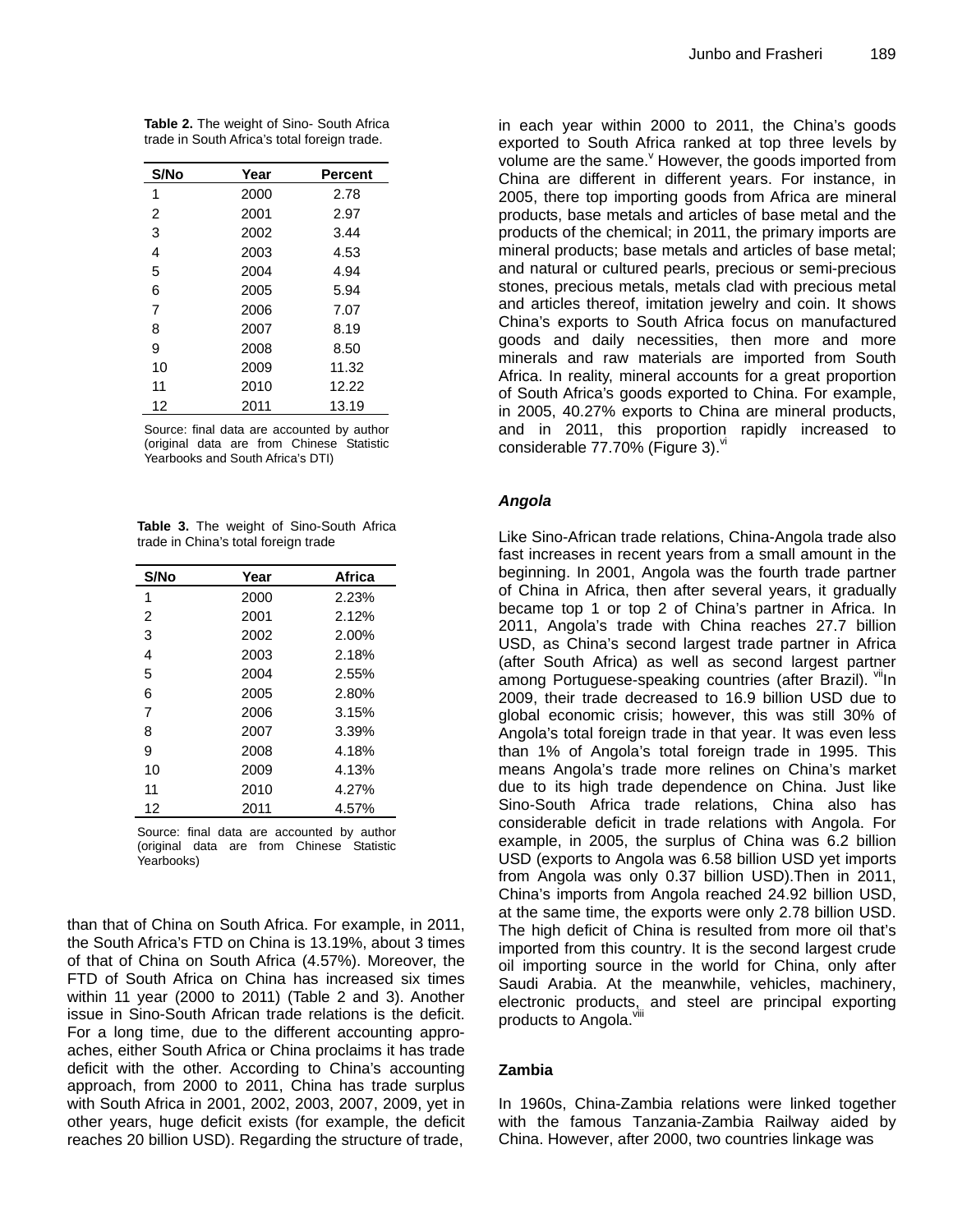

**Figure 3.** Mineral Exports Vs total exports of SA to China.

re-strengthened by economic relations. From a very low level, Sino-Zambia trade was only 0.22 billion USD in 2004, which was the share of Zambia's total foreign trade's 6.5%. In 2000, the trade amount was even less than one-second share of that in 2004. Bilateral trade's enhancement is due to the fast increasing exports of mineral and base metals to China, and also due to the rise of their prices in international markets. So Zambia's exports to China were larger than imports from China.

With more China's investment in minerals in Zambia, this country's exports to China are increasing quickly. In 2006, its exports to China accounted for 10% of Zambia's total exports and amounted to 0.381 billion USD. In 2008, Sino-Zambia trade accounted for 19.7% of Zambia's total foreign trade (exports to China accounting for 13.8%, imports accounting for 6.9%), making China become the second largest trade partner of Zambia (top one partner was South Africa, accounting for 60.7% in this year). In the first half of 2012, their trade amount has reached 1.8 billion USD. The exports from China to Zambia is 0.268 billion USD, while the exports to China is 1.55 billion  $USD<sub>1</sub>$ <sup>ix</sup> even more than their total trade volume (1.45 billion USD) in 2009. It should be mentioned that two countries established the Zambia-China Economic and Trade Cooperation Zone (ZCCZ) in Zambia in 2007, the first overseas economic and trade cooperation zone established by the Chinese government in Africa. It is also the first Multi-Facility Economic Zone (MFEZ) of Zambia. ZCCZ is consisted of Chambishi MFEZ and Lusaka East MFEZ.

## *Egypt*

As a country in North Africa and Arab world, Egypt was the first one that built diplomatic relations with China in 1956. However, their bilateral trade relations had not been strong before 1990s. With China's fast economic growth and the modernization of Egypt, their trade amount mounted quickly from 1995 (marked as 0.45 billion trade volume) and in 2005 their trade reached 2.45 billion USD, and then reached to 8.79 billion USD in 2011. However, Egypt has huge deficit with China. For example, the deficit reached 5.12 billion USD in 2010 and 5.77 billion USD in 2011. Because of the huge imbalance, Egypt has kicked off several rounds of anti-dumping against Chinese goods (like pneumatic tires and textiles). Nevertheless, this imbalance is not only existed in China-Egypt trade relations, in general, Egypt has had this imbalance in its foreign trade for a long time. Historically, from 1957 to 2013, Egypt balance of trade averaged - 584.42 Million USD reaching an all time high of 235.50 Million USD in January of 2004 and a record low of - 4805.13 Million USD in December of 1987 (Figure 4). XI

## **Investing engagement**

Stimulated by "Go global" policy advocated by Chinese government in 1998, the China's foreign direct investment (FDI) to Africa has soared since 2000s, especially since 2004 in which year China's FDI flows to Africa totally reached 317 million USD, increasing by 323% if compared to that in 2003 which was marked by 75 million USD valued investment of China to Africa. Then in 2007 as another turning point, the volume reached 1.57 billion USD, and in 2011, the amount was 3.17 billion USD. Namely, within 9 years, the amount of China's FDI flows to Africa has increased by over 42 times, which is much higher than the growth rate of China's total outward FDI flows in the same period. For example, China's outward FDI was 28.6 billion USD in 2003, and it reached  $65.12$  billion in 2011, $^{xii}$  which indicates the growth of China's investment to Africa is faster than that of China's investment to other regions. When the absolute global FDI to Africa from 2008 to update has decreased, China's outward FDI to this continent has increased from 1.44 billion USD in 2009 to 3.17 billion USD in 2011. According to UNCTAD's report, the FDI flows to Africa were at 42.7 USD billion in 2011, marking a third successive year of decline. In terms of share in global FDI flows, the continent's position diminished from 3.3% in 2010 to 2.8% in 2011. FDI to Africa from developed countries fell sharply, leaving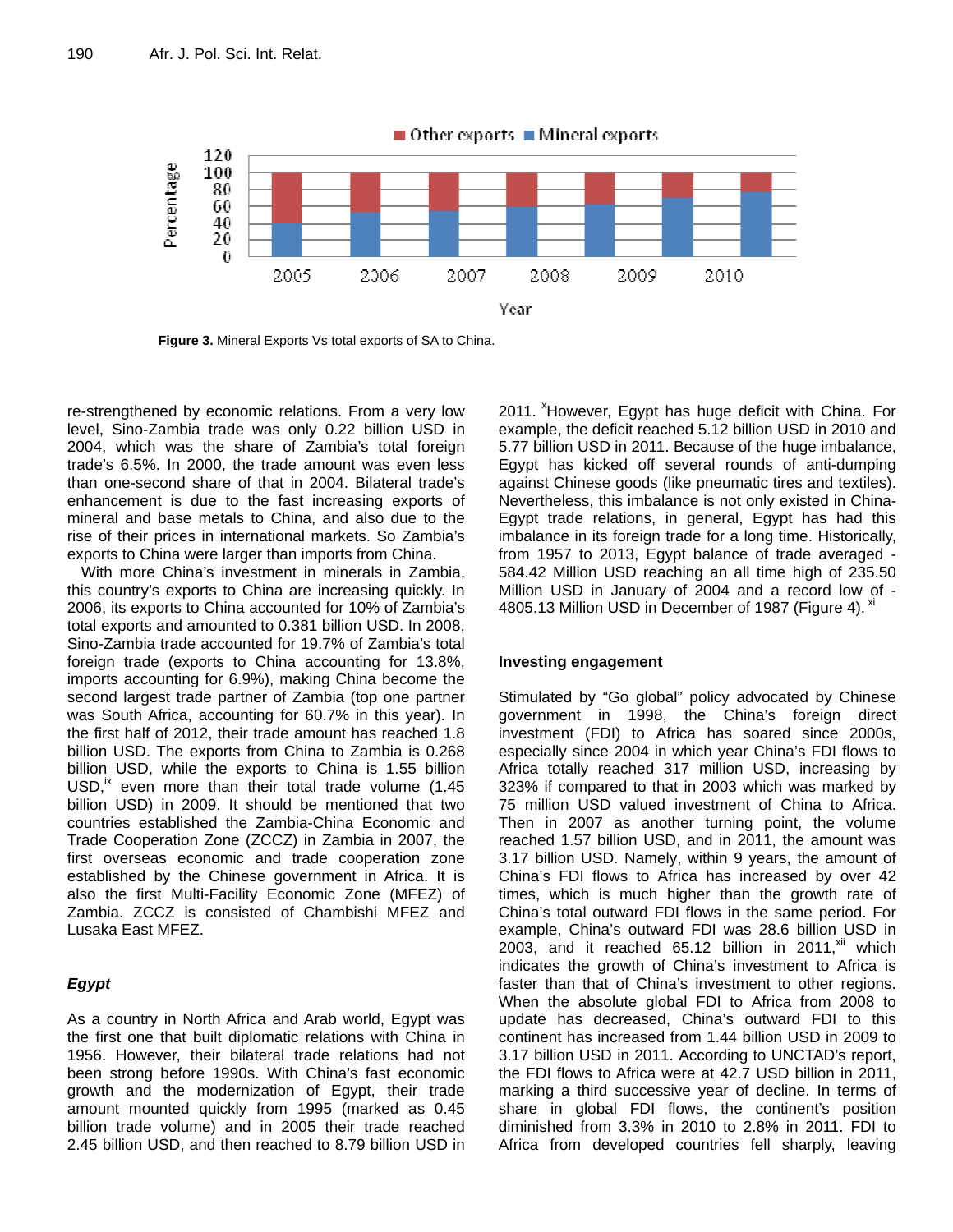

**Figure 4.** Egypt balance of trade, 2000 to 2013. (million USD). Source: http://www.tradingeconomics.com/egypt/balance-of-trade



(Unit: Million USD)

**Figure 5.** China's FDI: To Africa vs to World.

developing and transition economies to increase their share in inward FDI to the continent (in the case of greenfield investment projects, from 45% in 2010 to 53% in  $2011$ .<sup>xiii</sup> That means China, as the biggest emerging power in the world, its investment to Africa was increasing in the years when total FDI to Africa was declining. Nevertheless, it should be noted the weight of China's FDI to Africa is not as much as imagined although the absolute volume is increasing. In 2003, the proportion of China's investment in Africa in China's total outward FDI was only 2.62%, and then in 2008, this weight reached its peak as 9.82%, however, the proportion decreased quickly to 2.55% in 2009. In 2011, this proportion reached 4.87%, definitely not a high proportion (Figure 5). As for the proportion of China's FDI stock to Africa in China's

total outward FDI stock, it seems it gradually increased, from 1.48% in 2003 to 3.82% in 2011. Clearly, this is also not an impressive number in China's FDI. However, if compared to all FDI that Africa received from 2003 to 2011, China's investment in Africa has made a remarkable achievement. From instance, in 2003, the China's FDI to Africa was only 0.41% of all investment Africa received from outside world, however, in 2011, this weight reached 7.44%, and in 2008, it even reached 9.42%.<sup>xiv</sup>It shows that although China's FDI to Africa is in a small amount, yet

1. The growth of China's investment to Africa is faster than the average growth of China's total outward FDI; and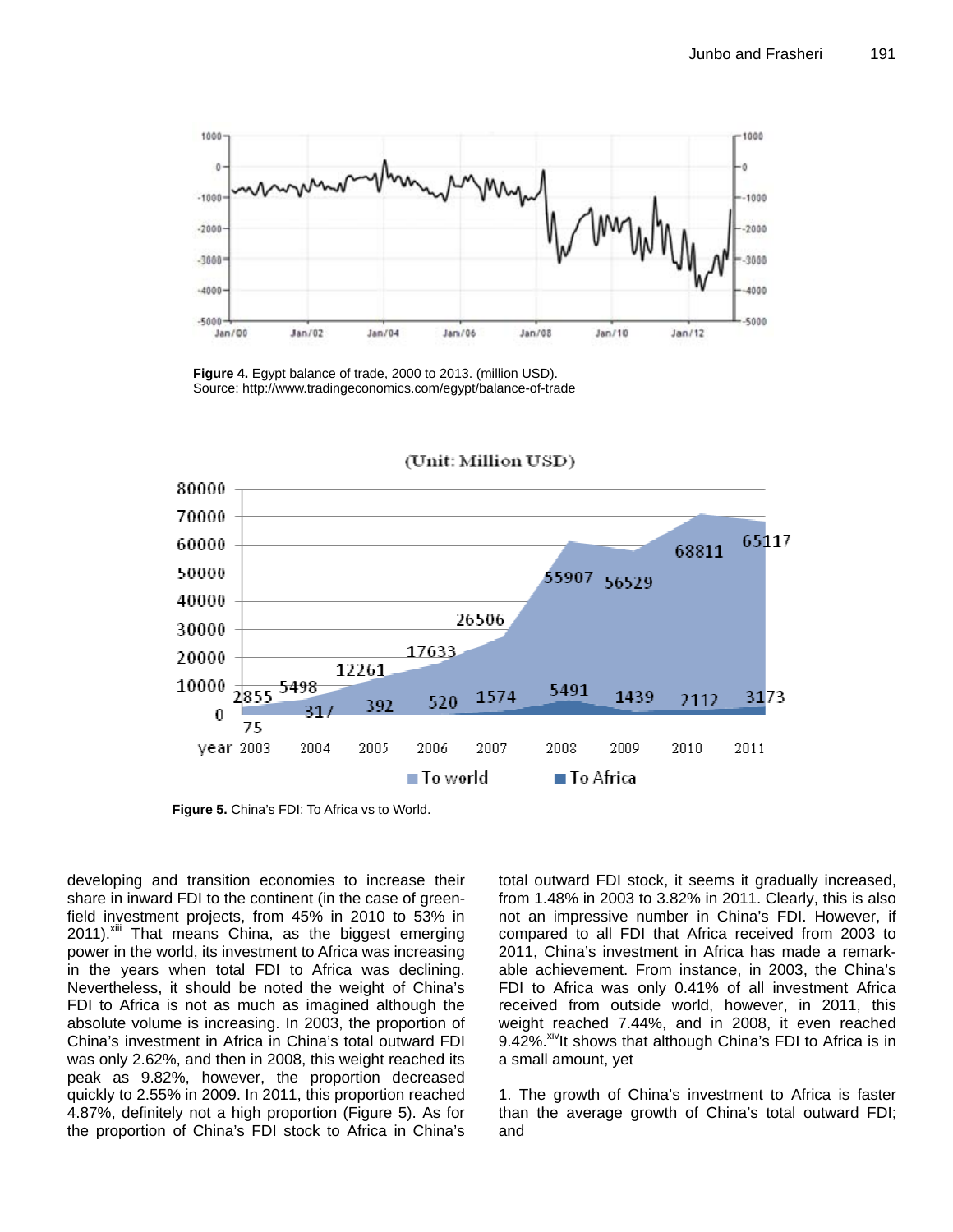| Year | China's<br><b>Outward FDI to</b><br>Africa | China's<br><b>Outward FDI to</b><br>World | Percentage<br>(%) | China v.s. world<br><b>All Outward</b><br><b>FDI to Africa</b><br>(Percentage) |      | China's<br><b>Outward FDI</b><br>stock to Africa | China's<br><b>Outward FDI</b><br>stock to world | Percentage<br>$(\%)$ |
|------|--------------------------------------------|-------------------------------------------|-------------------|--------------------------------------------------------------------------------|------|--------------------------------------------------|-------------------------------------------------|----------------------|
| 2003 | 75                                         | 2855                                      | 2.62              | 18191                                                                          | 0.41 | 491                                              | 33222                                           | 1.48                 |
| 2004 | 317                                        | 5498                                      | 5.77              | 17357                                                                          | 1.83 | 900                                              | 44777                                           | 2.01                 |
| 2005 | 392                                        | 12261                                     | 3.19              | 30505                                                                          | 1.28 | 1595                                             | 57206                                           | 2.79                 |
| 2006 | 520                                        | 17633                                     | 2.95              | 36783 <sup>xv</sup>                                                            | 1.41 | 2557                                             | 75026                                           | 3.41                 |
| 2007 | 1574                                       | 26506                                     | 5.94              | 51479                                                                          | 3.06 | 4462                                             | 117911                                          | 3.78                 |
| 2008 | 5491                                       | 55907                                     | 9.82              | 57842                                                                          | 9.49 | 7804                                             | 183971                                          | 4.24                 |
| 2009 | 1439                                       | 56529                                     | 2.55              | 52645                                                                          | 2.73 | 9332                                             | 245755                                          | 3.8                  |
| 2010 | 2112                                       | 68811                                     | 3.07              | 43122                                                                          | 4.9  | 13042                                            | 317211                                          | 4.11                 |
| 2011 | 3173                                       | 65117                                     | 4.87              | 42652                                                                          | 7.44 | 16244                                            | 424781                                          | 3.82                 |

**Table 4.** China's FDI to Africa and Its Weight in China's total outward FDI (Million USD).

Sources: data on "All Outward FDI to Africa" is from UNCTAD: http://unctad.org/en/Pages/Statistics.aspx, the other data is from Statistical Bulletin of China's Foreign Direct Investment

**Table 5.** Main fields that China invested in Africa and their proportion(10 thousand USD).

| Year | Mining  |       |         | Wholesale and<br>Leasing and<br>retailing<br><b>Business Services</b> |         |       | <b>Manufacturing</b> |       | <b>Transportation, storage</b><br>and postal services | <b>Total FDI</b><br>to Africa |         |
|------|---------|-------|---------|-----------------------------------------------------------------------|---------|-------|----------------------|-------|-------------------------------------------------------|-------------------------------|---------|
|      | value   | %     | value   | %                                                                     | value   | %     | value                | %     | value                                                 | %                             | value   |
| 2003 | 137866  | 48.30 | 35724   | 12.51                                                                 | 27878   | 9.77  | 62404                | 21.86 | 7721                                                  | 2.70                          | 285465  |
| 2004 | 180021  | 30.47 | 79969   | 14.55                                                                 | 74931   | 13.63 | 75555                | 13.74 | 82866                                                 | 15.07                         | 549799  |
| 2005 | 167522  | 13.66 | 226012  | 18.43                                                                 | 494159  | 40.30 | 228040               | 18.60 | 57679                                                 | 4.70                          | 1226117 |
| 2006 | 853951  | 48.43 | 111391  | 6.32                                                                  | 452166  | 25.64 | 90661                | 5.14  | 137639                                                | 7.81                          | 1763397 |
| 2007 | 406277  | 15.33 | 660418  | 24.92                                                                 | 560734  | 21.15 | 212650               | 8.02  | 406548                                                | 15.34                         | 2650609 |
| 2008 | 582351  | 10.42 | 651413  | 11.65                                                                 | 2171723 | 38.85 | 176603               | 3.16  | 265574                                                | 4.75                          | 5590717 |
| 2009 | 1334309 | 23.60 | 613575  | 10.85                                                                 | 2047378 | 36.22 | 224097               | 3.96  | 206752                                                | 3.66                          | 5652899 |
| 2010 | 571486  | 8.31  | 672878  | 9.78                                                                  | 3028070 | 44.01 | 466417               | 6.78  | 565545                                                | 8.22                          | 6881131 |
| 2011 | 1444595 | 19.35 | 1032412 | 13.83                                                                 | 2559726 | 34.29 | 704118               | 9.43  | 2526131                                               | 33.84                         | 7465404 |

Source: edited on data from China's statistical Yearbook (2003 to 2011)

2. The growth of China's investment to Africa is faster than the average growth of global inward FDI to Africa.

According to China's Commerce Ministry, Chinese private enterprises in Africa is fast rising as competitive investors of Chinese state-owned enterprises which always focus on local infrastructure industry and mining or resource-seeking in order to feed fast development of Chinese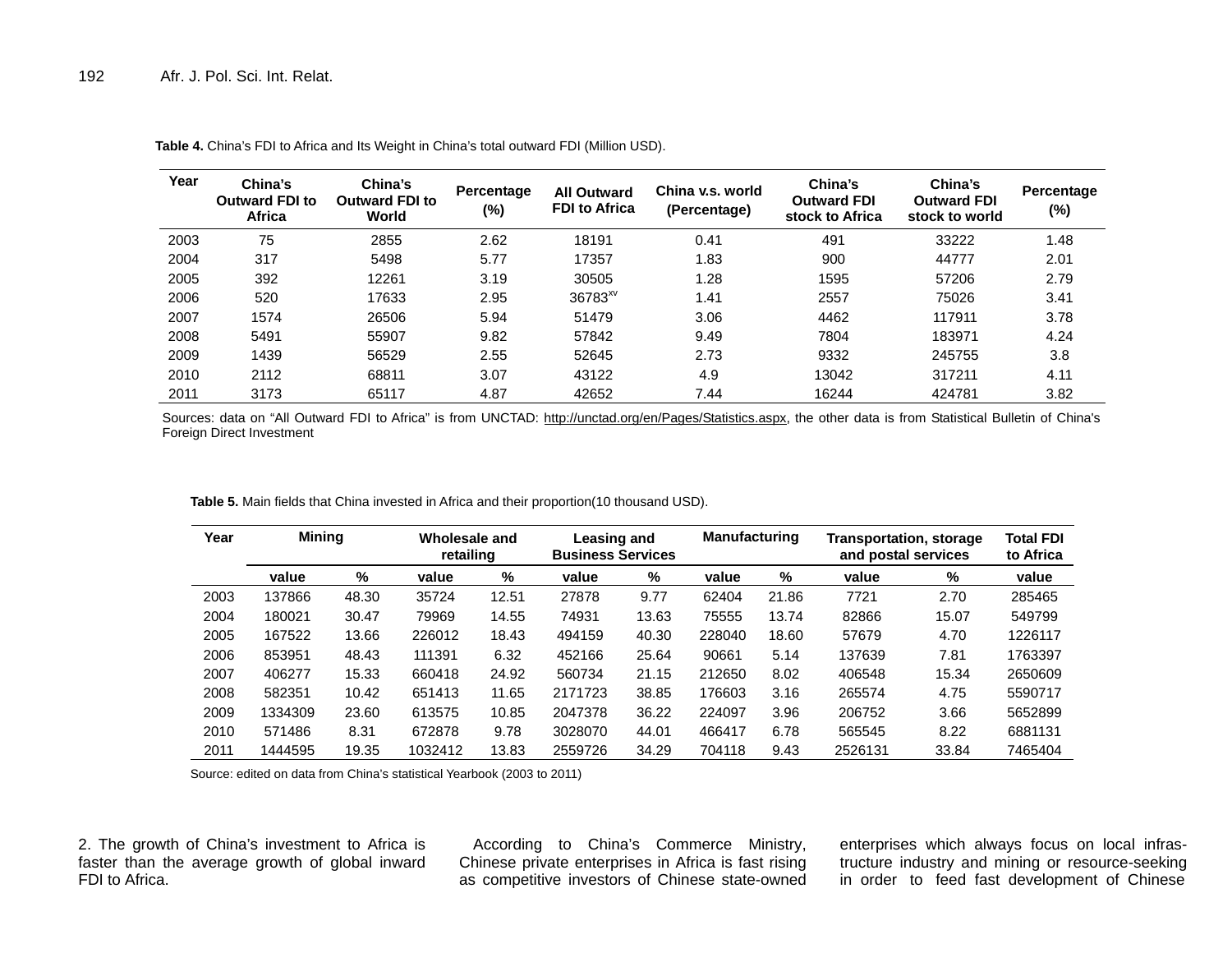| Year | <b>S. Africa</b> | <b>DRC</b> | Sudan  | Alqeria | Zambia | Nigeria | Africa   | % of FDI to Africa |
|------|------------------|------------|--------|---------|--------|---------|----------|--------------------|
| 2010 | 4152.98          | 630.92     | 613.36 | 937.26  | 843.97 | 1210.85 | 13042.12 | 64.32              |
| 2006 | 167.62           | 37.61      | 497.13 | 247.37  | 267.86 | 215.94  | 2556.82  | 56.07              |
| 2003 | 44.77            | 0.24       | 0.55   | 5.70    | 143.70 | 31.98   | 491.23   | 46.2               |

**Table 6.** China's FDI stock to six African countries (Million USD)

Source: Statistical Bulletin of China's Foreign Direct Investment, 2011

economy, however, the private enterprises mainly do business in manufacturing, services or retailing, etc., which can partly explained the increasing amount of China's investment in wholesale and retailing and business services in Africa in recent years. As shown in Table 4. Since 2000, the fields of China's investment in Africa is increasingly diversified, including manufacturing, retails, business services, mining, and banking, and so on. However, China's FDI always flowed into several fields-mining, retailing, leasing and business services, manufacturing and transportation, storage and postal services, which generally accounts for 70% of total China's investment in Africa (table 5). Although Chinese enterprises mainly focus on several fields, their weight in total FDI is changing. For example, mining was the top one invested in 2003-2004, however, it gradually decreased to be the second important one in 2011, and meanwhile, leasing and business service has been ranked as the first investing industry since 2008.

## **Case studies: South Africa, DRC (Democratic Republic of Congo), Sudan, Algeria, Zambia and Nigeria**

The amount of China's investment in these 6 countries-S. Africa, DRC, Sudan, Algeria, Zambia and Nigeriaaccounts for almost half of China's total FDI to Africa, and their share is still increasing. For instance, in 2003, the volume of inward FDI stock from China to these six countries accounted for 46.2% of total China's FDI stock to Africa, and in 2005, this proportion was reached to 56.07%, and in 2010, they shared 64.32% of China's FDI in Africa (Table 6). This means these six countries are significant China's investment partners and destinations in this decade, and the increasing proportion of share indicates they are receiving more investment and the growth of inward FDI from China to them is faster than that to other African countries in the same period. As shown in Table 6. However, the story in these six countries is not the same when talking about China's investment to them. At the beginning, the volume of China's investment to each country was at a very low level, however, the weight of China's investment in their total inward FDI is different from each other. As for South Africa, The share of inward FDI from China was only 1.21% of its total FDI received in 2003, yet it unusually

increased to incredible 53.39% in 2008, and then decreased to a very low level (0.78% in 2009), and in the next year, this share reached 33.47%, a very high level. As for DRC, generally, the share of inward FDI from China was a small number (around 0.5-2.5%), yet from 2009, it reached over 10%. The proportion of China's FDI to Sudan in total FDI that Sudan received has been in a low level, and even in recession (from 9.73% in 2004 to 3.95% in 2005, and to 1.50% in 2010), however, China's FDI in Sudan increased abruptly in 2011, accounting for 47.11% of its total inward FDI. Then the share of China's FDI to Algeria in its total inward FDI flows slowly and gradually increased, from 0.39% in 2003 to 8.22% in 2010, although decreased to 4.43% in 2011. In Zambia, China's share of investment increased quickly. For example, the share in its total inward FDI was only 1.59% in 2003, then in 2008 (22.7%) and 2009 (16.02), it reached two peaks, although decreased to 4.34% in 2011. The shares in Nigeria are almost always kept in a low level, around 1%-3% (Table 7). According to these different stories, it can be concluded that China's investment in these countries as most significant destinations of China's FDI in Africa is generally still in a relatively low level, although the absolute volume grows quickly, and in some typical fiscal years.

## **CHINA: A NEO-COLONIST IN AFRICA?**

At first glance, it seems China's engagement in Africa can be considered as an emerging colonial power in this continent; nonetheless, this would be rather a myth than a truth. China's behavior has some similarity to the colonist's behaviors if it carelessly examines China's engagement in Africa. However, this is just a superficial similarity but not the same in nature. In reality, China's engagement is a promoting factor of de-colonization in Africa, which can facilitate African to enhance their economic and political independence.

## **The superficial similarity of China's engagement in Africa to neo-colonialism**

According to the conception of neo-colonialism, China looks like a colonial state in Africa, since its activities and behaviors have featured of neo-colonialism. Firstly, one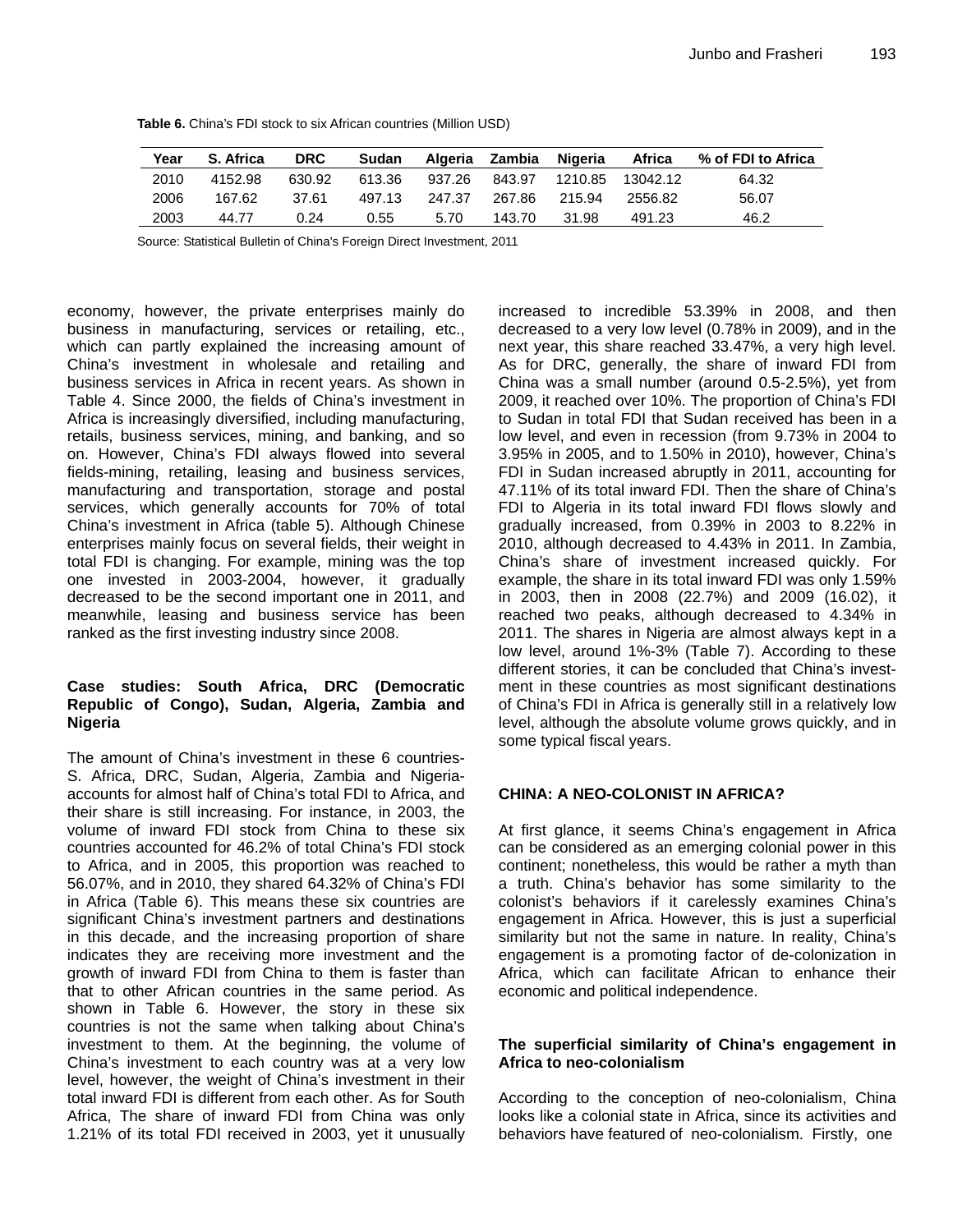|                     |            | 2003                     | 2004              | 2005 | 2006   | 2007 | 2008  | 2009  | 2010  | 2011  |
|---------------------|------------|--------------------------|-------------------|------|--------|------|-------|-------|-------|-------|
|                     | From China | 8.9                      | 18                | 47   | 41     | 454  | 4808  | 42    | 411   | $-14$ |
| <b>South Africa</b> | From world | 734                      | 798               | 6647 | $-527$ | 5695 | 9006  | 5365  | 1228  | 5807  |
|                     | $\%$       | 1.21                     | 2.26              | 0.71 | ٠      | 7.97 | 53.39 | 0.78  | 33.47 |       |
|                     |            |                          |                   |      |        |      |       |       |       |       |
|                     | From China | 0.06                     | $12 \overline{ }$ | 5.1  | 37     | 57   | 24    | 227   | 236   |       |
| Congo, DR           | From world | 321                      | 513               | 1475 | 1925   | 2275 | 2526  | 1862  | 2209  | 2931  |
|                     | %          | 0.02                     | 2.34              | 0.35 | 1.92   | 2.51 | 0.95  | 12.19 | 10.68 |       |
|                     | From China | -                        | 147               | 91   | 51     | 65   | $-63$ | 19    | 31    | 912   |
|                     |            |                          |                   |      |        |      |       |       |       |       |
| Sudan               | From world | 1349                     | 1511              | 2305 | 3534   | 2426 | 2601  | 1816  | 2064  | 1936  |
|                     | %          | $\overline{\phantom{a}}$ | 9.73              | 3.95 | 1.44   | 2.68 | -     | 1.05  | 1.50  | 47.11 |
|                     | From China | 2.5                      | 11                | 85   | 99     | 146  | 42    | 229   | 186   | 114   |
| Algeria             | From world | 634                      | 882               | 1081 | 1795   | 1662 | 2594  | 2746  | 2264  | 2571  |
|                     | $\%$       | 0.39                     | 1.25              | 7.86 | 5.52   | 8.78 | 1.62  | 8.34  | 8.22  | 4.43  |
|                     |            |                          |                   |      |        |      |       |       |       |       |
|                     | From China | 5.5                      | 2.2               | 10   | 87     | 119  | 214   | 112   | 75    |       |
| Zambia              | From world | 347                      | 364               | 357  | 619    | 1324 | 939   | 699   | 1729  | 1982  |
|                     | $\%$       | 1.59                     | 0.60              | 2.80 | 14.05  | 8.99 | 22.79 | 16.02 | 4.34  |       |
|                     |            |                          |                   |      |        |      |       |       |       |       |
|                     | From China | 24                       | 46                | 53   | 68     | 390  | 161   | 172   | 185   | 197   |
| Nigeria             | From world | 2171                     | 2127              | 4978 | 4898   | 6087 | 8249  | 8650  | 6099  | 8915  |
|                     | %          | 1.11                     | 2.16              | 1.06 | 1.39   | 6.41 | 1.95  | 1.99  | 3.03  | 2.21  |

**Table 7.** The FDI six African countries received from China and from all the world (Million USD).

Source: Data on "From world" are cited from UNTCAD, the other is from China's Statistical Yearbook, accounted by author.

of the primary aims of China's engagement in Africa is to pursue resources and materials; meanwhile, it exports a great deal of manufactured goods to the continent. For example, in Zambia, China invests in copper, cobalt and chromium mining stones and mainly exports manufactured goods to this country. Generally, China's great deal of FDI are flowing into those resource-rich countries, and meanwhile, Africa is increasingly becoming an emerging market of China's manufactured goods. This model of economic relationship between China and some African countries is strongly criticized by Western politicians like the US pre-State Secretary Hilary Clinton who indicated China is just a colonist that only seizes Africa's materials and resources yet leaves environmental degradation, corruption and unemployment behind this continent. Secondly, many Chinese goods exported to Africa in general have huge superiority over African similar goods, especially the labor-intensive goods such as textile, retails, services and foods, etc. The superiority of Chinese goods over Africa's is due to relatively high quality and reasonable price. Since China is consider as the center of world manufacture or so-called "world factory" China has big comparative advantage over most developing countries if considering the labors' skills, their knowledge and profession, good transportation and other

well-functioning infrastructures. Thirdly, it seems China's strongest trading and investing relationship with Africa is mainly restricted within several countries, industries, fields and areas. This model of economic relationship in colonial era had resulted to the emergence of so-called "banana republics" that only exported several low valueadded products, non-processed agricultural resources and minerals. In recent decade the China's imports from Africa fundamentally focus on crude or refined oil, minerals, raw chemical materials, and foods. As the biggest economic partner of South Africa in recent years, around 50% of China's imports from South Africa are minerals, so are China's economic relations with Zambia, Angola, Nigeria, and some other resource-rich countries in Africa. Fourthly, the economic influence of China's active involvement in Africa is increasingly remarkable, which means some large Chinese (state-owned) corporations in Africa has a decisive influence on some countries' typical industries, and these countries' development is to some extent relied on China's trade and investment. For instance, China's oil corporations became key players in Sudan, which made this country had to open the bids regarding oil exploration for other foreign countries' corporations in order to balance China's influence on Sudan's economic diversification and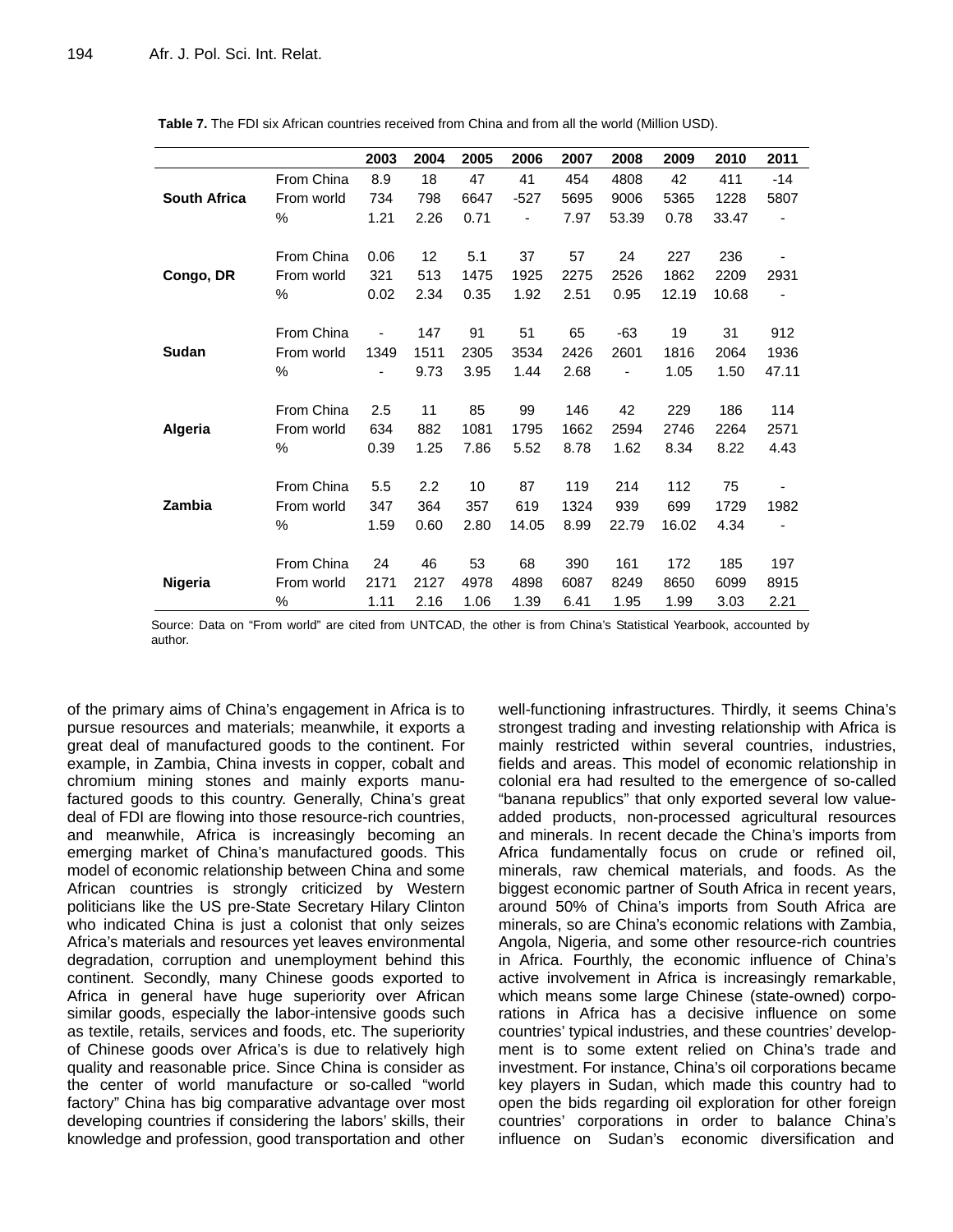independence. And finally, China's activities have caused many negative social and political impacts on Africa, like deterioration of natural environment, abuse of human rights, corruption, non-respect for local culture and selfenclosure in African communities, and so on. Because of some Chinese ignorance on their negative impacts and African local people's demands and requirements, some violence against Chinese and China's corporations have happened within recent years. For example, in 2012 one Chinese Manager was killed by local workers in Chambishi, a cooper-rich region in Zambia. Nonetheless, it's too early to conclude that China is a colonial power in Africa before the whole picture of China's engagement in this continent is unfolded. In reality, there are many other stories that are hidden in each story mentioned above, and these hidden stories will tell us China is a decolonizer in Africa rather than a colonial power.

1. Although, China imports materials and resources from Africa and exports manufactured products there, the prices of these goods are agreed by both sides or determined by international market as well, not only decided by China. Namely, the Sino-African trading relationship in price is equal. Even due to the increasing demands of China (and other emerging powers) for materials and resources, the prices of many goods and materials like mineral stones, metals and woods are remarkably rising. Meanwhile, Chinese inexpensive goods exported to Africa not only promote African people's living standard, but also provide the basic technological and material supports for the fledging development of local industries. Obviously, any international trade based on reasonable price is just a fair business, nothing to do with colonialism or neocolonialism.

2. Contemporarily, the volume of China's trade with and investment to Africa is only a little part of Africa's foreign trade and inward FDI in macro-level. Even if in most individual countries, China's share is in a low level. So China is far more than a dominant economic power in African countries. For example, even in South Africa, the share of its trade with China only accounts for 13.19% of its total foreign trade in 2011, although China is its biggest trading partner. Of course this share is gradually increasing, but it should be noted in 2011, the share of Sino-Japanese trade (342.8 billion USD) has reached 17.25% of total Japanese foreign trade (1986.8 billion USD).<sup>xvi</sup>Meanwhile, in general level, the investment to Africa is neither a big share of China's total outward FDI flows and stocks, nor the biggest or most important inward FDI flows or stocks of African countries. For instance, in 2011, China's FDI to Africa is 3.17 billion USD, only shared 7.4% of Africa's total inward FDI (42.65 billion USD)<sup>xvii</sup> in the same year. Although in some typical countries (South Africa, Algeria, Nigeria, Zambia, Angola, and Sudan), their inward FDI from China together accounted for more than 50% of China's total FDI to

Africa, the share is not fixed. For instance, if compared to the total inward FDI to South Africa, Zambia and democratic Congo, China's FDI to these countries in some years are very low, which means in those years China was not the biggest investor for them. Meanwhile, the China's share in Nigeria and Algeria has never reached a high level (the highest share of China in Nigeria is 6.41% in 2007, and in Algeria, it is 8.78%). Taking Algeria as a case, the total crude oil's production by Chinese state-owned companies- PetroChina, Sinopec and Sinochem- in Algeria only accounted for 1/10 of that produced by SONATRACH, a state-owned company of Algeria, and even lagged behind some other counterparts from India and Brazil.<sup>xviii</sup>ln reality, China is not the only actor in Africa, some western countries and emerging countries are more active than China. For instance, although South Africa hosted about 2,000 foreign enterprises that invested in this country in 2012, only 47 were from China (13 enterprises were China's private companies).<sup>xix</sup> These countries' activities in Africa are similar, for example, resource-seeking. In reality, the first and second biggest investors in Africa are France and the US. And it should be strengthened that among Asian countries that invested to Africa in 2012, the biggest investor was Malaysia, ahead of China and India. As for FDI stock, China is ranked after France, the US, Britain and Malaysia in global level. $^{xx}$  In the 10 largest green-field projects in least developed countries (almost all are located in Africa), China's investment volume only ranked at the  $8<sup>th</sup>$ , those primary investors are from India, the UK, the US, Italy and South Africa (Table 8).

3. The China's economic engagement in Africa is similar to China's economic engagement in some other resource-rich countries. That is, contemporary China's economic relations with Africa are similar to those countries such as Australia, Russia, Iran and Venezuela, so as to seek materials and resources and keep the status as World Factory. For example, in 2008, what China mainly imported from Brazil were mineral stones, steels, copper, oilseeds, and those exported to Brazil were electrical equipments and machines, approximately valued 20 billion USD. The same is to China's trading relationship with India and Russia. As for crude oil that China imported from overseas in 2011, totally 24.32 million tons were imported from Russia, 539.2 million tons were from Saudi Arabia and that imported from Angola was 401.5 million tons. Although, 24% oil is imported from Africa, 51% oil is from Middle East Asia.<sup>xxi</sup> Moreover, in 2011 the iron stones that China imported from Australia reached 296.7 million tons, which accounted for 43.2% of total imports of China's iron stones in that year.<sup>xxii</sup> Namely, China's trading and investing policy toward Africa is not a special case, which means Sino-African relations cannot be considered as colonizing-colonized relations if China cannot be considered as a colonial power in Australia, in Brazil or in Russia.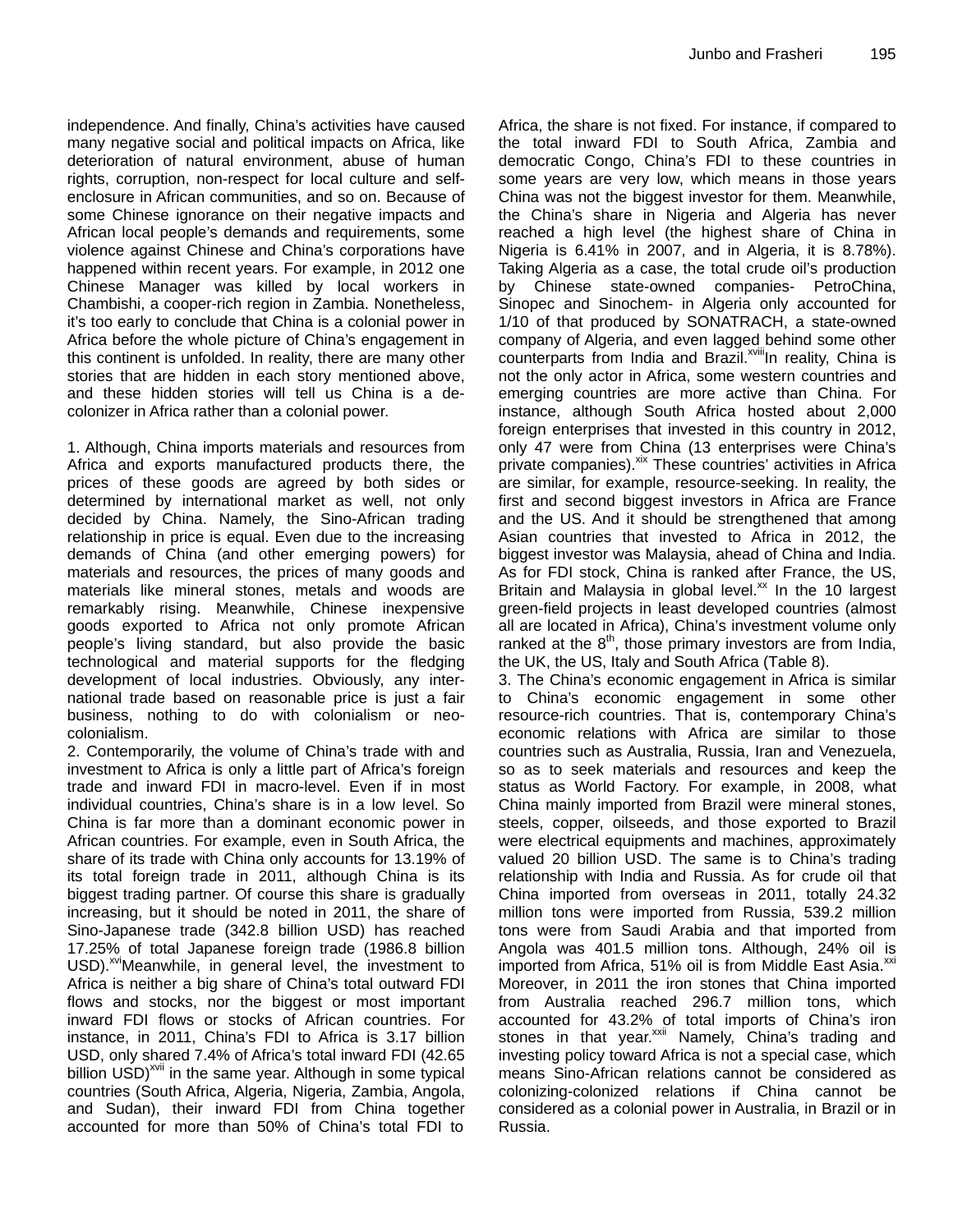| <b>Host country</b>      | <b>Industry</b>                       | <b>Investing company</b>        | Home country         | <b>Estimated investment</b><br>(USD million) |
|--------------------------|---------------------------------------|---------------------------------|----------------------|----------------------------------------------|
| Mozambique               | Fossil fuel electric power            | Jindal Steel & Power            | India                | 3 0 0 0                                      |
| Uganda                   | Oil and gas extraction                | Tullow Oil                      | United Kingdom       | 2 0 0 0                                      |
| Mozambique               | Natural, liquefied and compressed gas | Eni SpA                         | Italv                | 1819                                         |
| Mozambique               | Natural, liquefied and compressed gas | Sasol Petroleum International   | South Africa         | 1819                                         |
| <b>Equatorial Guinea</b> | Oil and gas extraction                | Noble Energy                    | <b>United States</b> | 1 600                                        |
| DR Congo                 | Copper, nickel, lead and zinc mining  | Freeport McMoRan                | <b>United States</b> | 850                                          |
| Tanzania                 | Fossil fuel electric power            | Castletown Enterprises          | United Kingdom       | 799                                          |
| Zambia                   | Copper, nickel, lead and zinc mining  | Non-Ferrous China Africa (NFCA) | China                | 700                                          |
| DR Congo                 | Iron ore mining                       | <b>Sundance Resources</b>       | Australia            | 620                                          |

**Table 8.** The 10 largest green-field projects in LDCs (least developed countries), 2011.

Source: UNCTAD, based on information from the Financial Times Ltd, fDi Markets (www.fDimarkets.com).

4. Although, China acts as a resource-seeker in Africa, this is not the unique image. In reality, although China invests in resources, the areas of China's engaging in are increasingly diversified. In 2003 the investing area that China most focused in Africa was "mining", accounting for 48.3% of China's total FDI to Africa in that year, however, the weight of mining has been decreasing in recent decade, and in 2011, this share was only 19.35%, yet at the same time, other investing areas are weighing more than before. For instance, three investing areas- leasing and business services, transportation, storage and postal services- totally accounted for almost 70% of China's investment to Africa in 2011. That is, now resource-seeking in Africa is not the most primary activity of China's investments. This alteration of investing areas is fundamentally caused by the adjustment of China's foreign economic strategies in recent years. In this period, China gradually diversified the supply of mineral stones, crude oils and other materials since the relations with some resource-rich countries outside Africa (such as Russia, Australia, Iran, Saudi Arabia, Venezuela, Kazakhstan, Indonesia, etc.) were enhanced. Especially, this alteration promoted the adjustment of China's economic policy toward Africa. In recent years, China and African countries worked together for diversifying economic coope ration by encouraging China's enterprises to<br>invest more areas and industries rather than<br>resources, which indicates China supports its<br>companies to invest more diversified areas and<br>industries in different cooperative sty

hanced. Especially, this alteration promoted the track with Africa is just what Africa needs to the<br>adjustment of China's economic policy toward enhance its primitive industrial modernization and<br>Africa. In recent years, C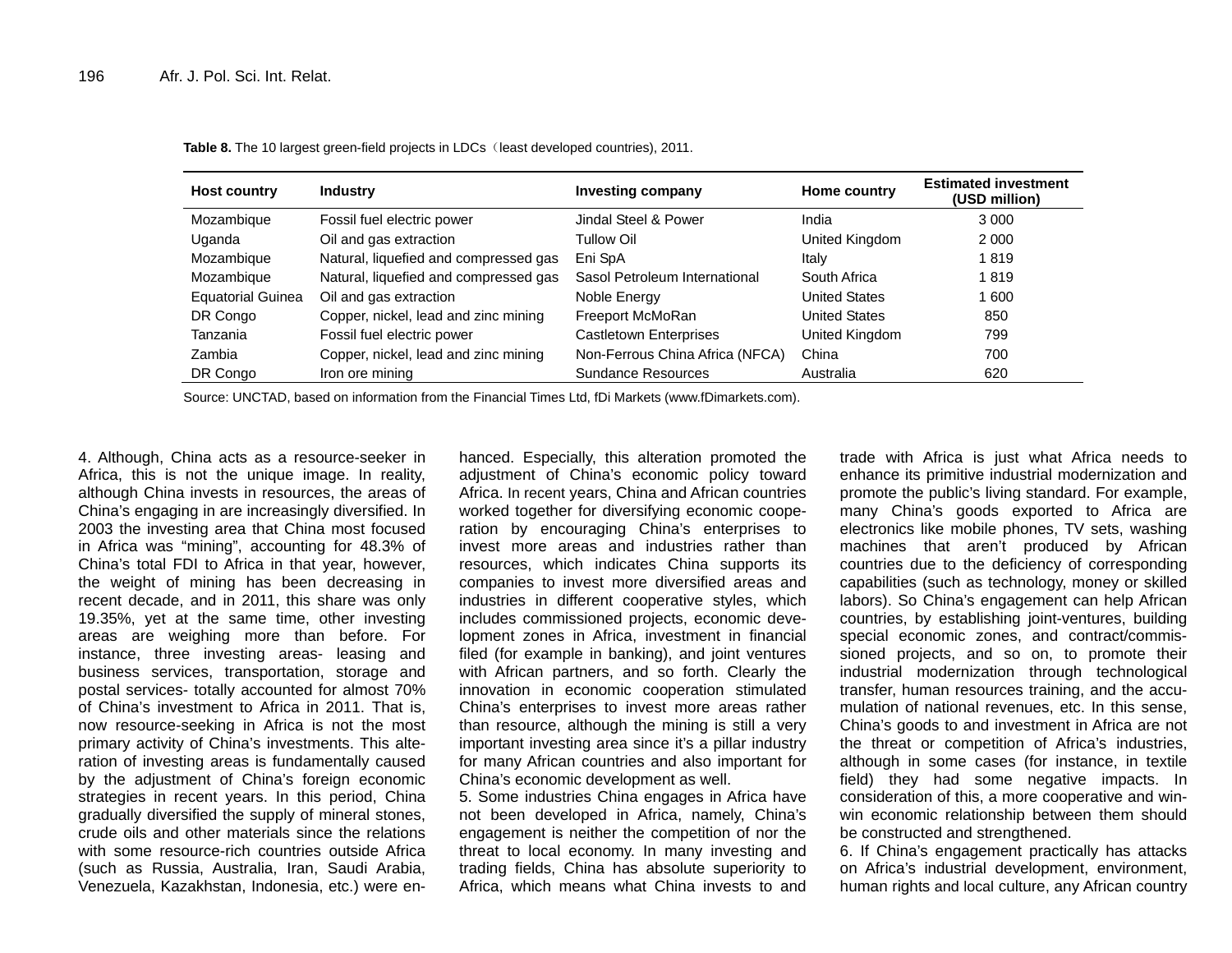**Table 9.** Scores of CPI of Angola and Tanzania, 2001 to 2012

| year                                                  | 2001 |  |  |  | 2002 2003 2004 2005 2006 2007 2008 2009 2010 |  | 2011 2012 |  |
|-------------------------------------------------------|------|--|--|--|----------------------------------------------|--|-----------|--|
| Angola - 1.7 1.8 2.0 2.0 2.2 2.2 1.9 1.9 1.9          |      |  |  |  |                                              |  |           |  |
| Tanzania 2.2 2.7 2.5 2.8 2.9 2.9 3.2 3.0 2.6 2.7 3 35 |      |  |  |  |                                              |  |           |  |

Source: Transparency International website

has the rights to stop China's behaviors there. So when China's activities were viewed as some threat or destructive force for local industry or for social sustainable development, and those traders and enterprises can be definitely punished or warned to be self-restricted.

Subjectively, China takes non-interference policy in foreign relations, thus no political condition has been imposed on Sino-African economic relationships. In this sense, African countries are independent politically; they have independent rights to supervise Chinese companies. Furthermore, many Chinese activities in Africa are similar in China. It means some negative behaviors by Chinese companies are not intent to against Africa, it's only they bring their bad habits from China into Africa. Objectively, China, although as an increasingly active player in Africa, is not the reluctant country that Africa has to rely on to deal with their economic affairs. China isn't the unique power in Africa. There are many other players in this continent, including both the traditional western partners and some other emerging states such as India, Brazil, Malaysia, South Korea, and so on. Under this condition, of course Chinese illegal behaviors can be punished or even prohibited by host countries in Africa, in terms of their laws and rules. It's not China's but African countries' fault if China's illegal activities in Africa aren't punished.

#### **China's engagement promotes Africa's independency**

Theoretically, de-colonization directly facilitates national independence. According to upper analysis, China's engagement in Africa is beyond from neo-colonialism, and meanwhile, once the bilateral economic relationship is not based on (neo) colonialism, it can absolutely promote both sides' economic growth and interdependence. In reality, for Africa, the Sino-African economic interdependence based not on colonialism but on sovereign equality has promoted Africa's progress in both economic and social levels, such as partly realizing sustainable economic growth, industrial upgrading and social development, etc. Due to these positive effects after China's engagement in Africa, Africa now has a window of opportunity to avoid long-term reliance on the West, and then keep independency in the world.

## *Contribution for economic growth and human development*

In recent years, the average annual economic growth

rate of Africa is over 5%, in which China's contribution to this rate was accounted for 20%.<sup>xxiii</sup> In 2009, Africa's exports to the US, France and Japan were respectively decreased by 56, 45 and 30%, yet the decrease rate of exports to China was in a lower level (22%), which means China as a great economic partner of Africa is an increasingly important market of Africa's exports, and facilitates its economic growth, especially in consideration of the reality that in general Africa's economic competitiveness is mainly based on its resources and materials, so China's imports from Africa regarding these goods and based on reasonable international prices can help African countries keep sustainable economic growth. Additionally, China's engagement promotes African countries' political effectiveness and good governance, at least not make them become much worse. Since 2000, those countries (such as Angola, Nigeria and Sudan) that China engaged deeply have kept functional and relatively clean governments. According to the "Corruption Perceptions Index" (CPI), it can be found the corruption in those countries with strong and close economic links with China are neither worse than that before China's engagement, nor deteriorate after China's coming (Table 9).

### *Infrastructural construction facilitates to lay a foundation of economic modernization*

Undoubtedly, the infrastructural construction is the basic foundation of Africa's economic development, poverty reduction and social modernization, and meanwhile it's helpful for Africa's integration and trans-Africa's cultural exchanges. Nowadays from new airports in Kenya, Senegal and Rwanda to the interstate railway project promising to connect Sudan and Chad, Africa is in the throes of an infrastructure boom. And China is a very active involver in this great wave. In reality Chinese companies are the dominant actors in African construction sector, involving in almost 35 African countries, mainly concentrating in Angola, Nigeria, Sudan and DRC, with a market share larger than those of France, Italy and US combined. The share of Chinese enterprises in the African market rose significantly from 26.9% in 2007 to 42.4% in 2008 and back to 36.6% in 2009.<sup>xxiv</sup> It showed Chinese firms have won about 70% of the value of infrastructural construction contracts in Ethiopia, Mozambique, Tanzania, and the DRC, and won more than 55% of the contract value of Angola, Sudan, and Nigeria.<sup>xxv</sup> This participation is famous not only for its large scale but its high effectiveness and quality. For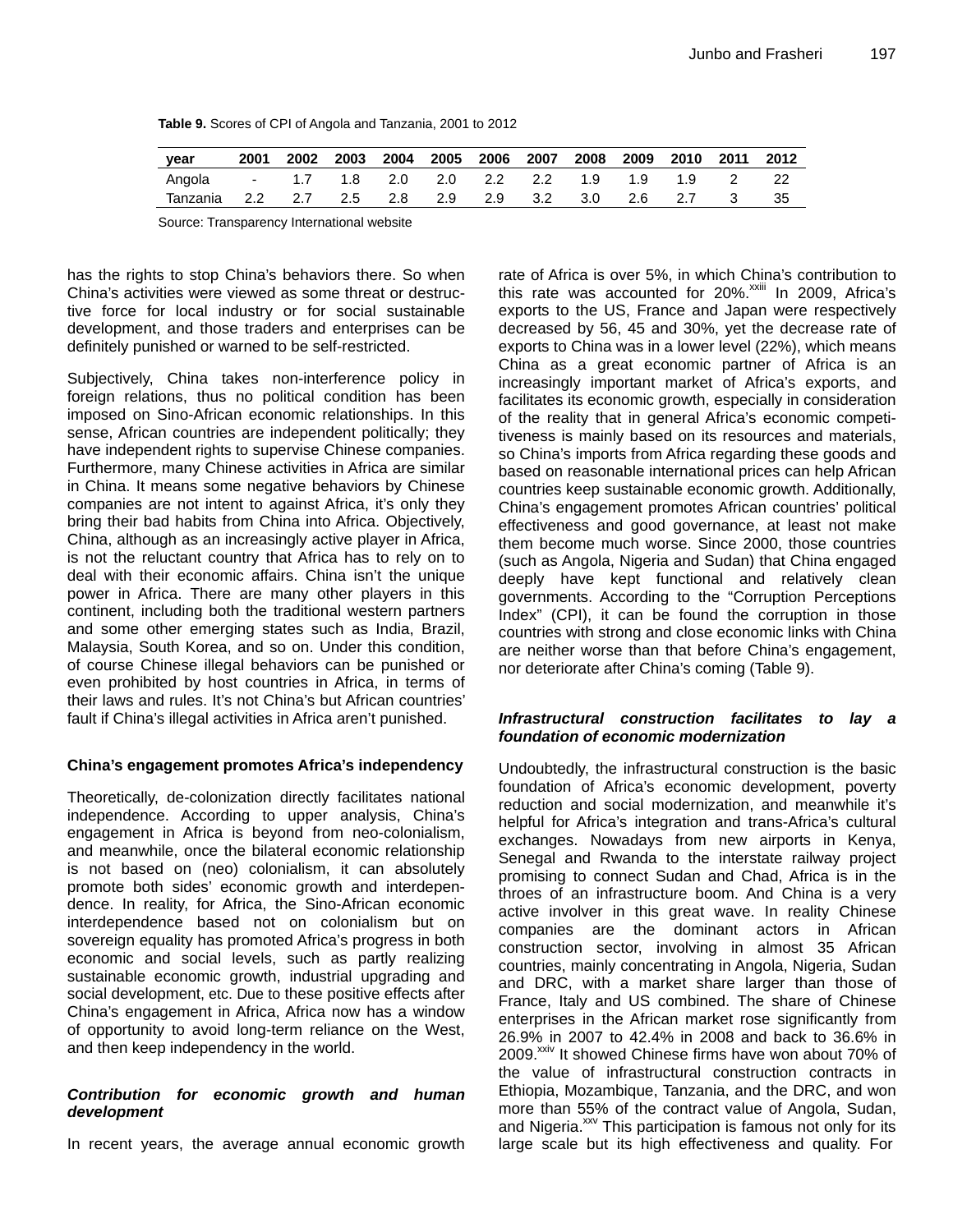example, Adams Bodomo, a professor from Ghana said if taking his hometown as an example, there China has invested a lot in infrastructure sector in 10 years, which is more than what Britain had done there in 100 years.

## *Increasingly close relationship helps Africa's industrial upgrading, technological enhancement and employment*

China is always criticized for its so-called exclusive engagement that excludes local participation; however, generally speaking this is not always a case. In reality, China's economic involvement benefits Africa to upgrade local industry, realize technological transfer and create employment. Some China's FDI to Africa focus on manufacturing fields, and some Chinese firms set some offices and sub-headquarters and R&D institutions there. They can gradually train local people and encourage the development of cooperative projects. In this sense, Chinese firms as Africa's counterparts can not only somehow stimulates local industrial upgrading due to China's competition,xxvi but also get relatively advanced technology from China through joint-venture and special economic cooperative zones in Africa (for example in Egypt and Zambia). In reality, technology transfer is advocated and agreed at the fifth Forum on China-Africa Cooperation (FOCAC), and it increasingly becomes a key section of Sino-African economic cooperation. In the *Beijing Declaration*, massive agricultural technology transfer is supported by China's government as to guarantee the continent's food security. As for employment creation, it's said Chinese enterprises have created almost 350,000 job opportunities for local people, according to Lv Guozeng, the Chinese former vice-Foreign Minister.<sup>xxvii</sup> For another example, in 2008, except for Angola and Sierra Leone, 85% workers in Chinese firms in Africa are from local communities. Actually, most Sino-African countries' engineering contracts set the proportion of Chinese and local workers.

## **CHINA IN AFRICA: NEW RELATIONS AMONG POWERS**

With the fast rising of China's (as well as other emerging states') influence in Africa since 2000, and meanwhile, in accordance with the special features of China-African economic relationship that's far beyond the neocolonialism, the original relations within China (emerging powers), Africa and Western powers are gradually changing, which makes Africa a new game arena for great powers in the world, in this sense, a new world order is emerging in the continent.

## **New relations between China and Africa**

Since 2000 China's role in Africa has revolutionarily

changed mainly from a political investor to an economic investor. From the establishment of New China to 1990s, China always acted in Africa as a donor. It helped the continent with its medical teams, agricultural technicians, and construction workers, etc. Its economic behaviors were not remarkable in that period if compared to the West or the Soviet Union. China's aid to Africa was the political rather than the economic support to this continent. After the end of 1990s, Beijing kicked off the "Go-global policy", encouraging China's firms to invest abroad. After then, especially after 2000s, a large number of China's FDI flowed into Africa to seek new profitable chances and new markets. In sense of this change, China is like a new comer and new player in Africa, and this change of its roles happened together with the coming of globalization, although China has never left Africa since it built formal relations with it in 1950s. However, the new role that China plays makes it an increasingly important partner of Africa because China's engagement is based on economic win-win and political equality that China's leaders always highlight when talking about China-African relationship. According to this, in African minds, China's image is diverse- a new comer, an old friend and a new power star in international society, which makes China become a confusing and complex player in the continent. Although China is a traditional friend of Africa, now it has developed stronger relations with the Western powers than before as to accelerate its economic modernization and promote technological upgrading, which somehow makes African not confident in Sino-African traditional brother-like relationship, and the brother-like relationship means a solidarity against the Western colonialism and imperialism in period of anti-colonialism. Meanwhile, because of the propaganda of the West, whether China as an economic investor in Africa is different from the Western colonists or not somehow is questionable forsome African. Then for China, Africa is increasingly becoming an important even strategic partner economically. Africa is rising to be a power in the world due to its huge and rich resources and great potential to be an international market, and China can benefit much from Africa's rising by actively engagement. Meanwhile, after democratization in 1990s, a majority of African country becomes democratic, although it's somehow superficial, this makes China-African relationship be more complicated than before. For example, China was used to contacting African ruling parties and central governments to strengthen bilateral relations before Africa's democratization, yet now this approach is not effective to keep China' interest there and their good bilateral relations. Stimulated by some failed cases in China-African relations, some Chinese even argue the aid to Africa should be reduced. Anyway, Sino-African bilateral relationship is re-shaping from traditional comrade-like relations to two equal partners' relations. In precious age both benefited from each other politically and now, they benefit economically and meanwhile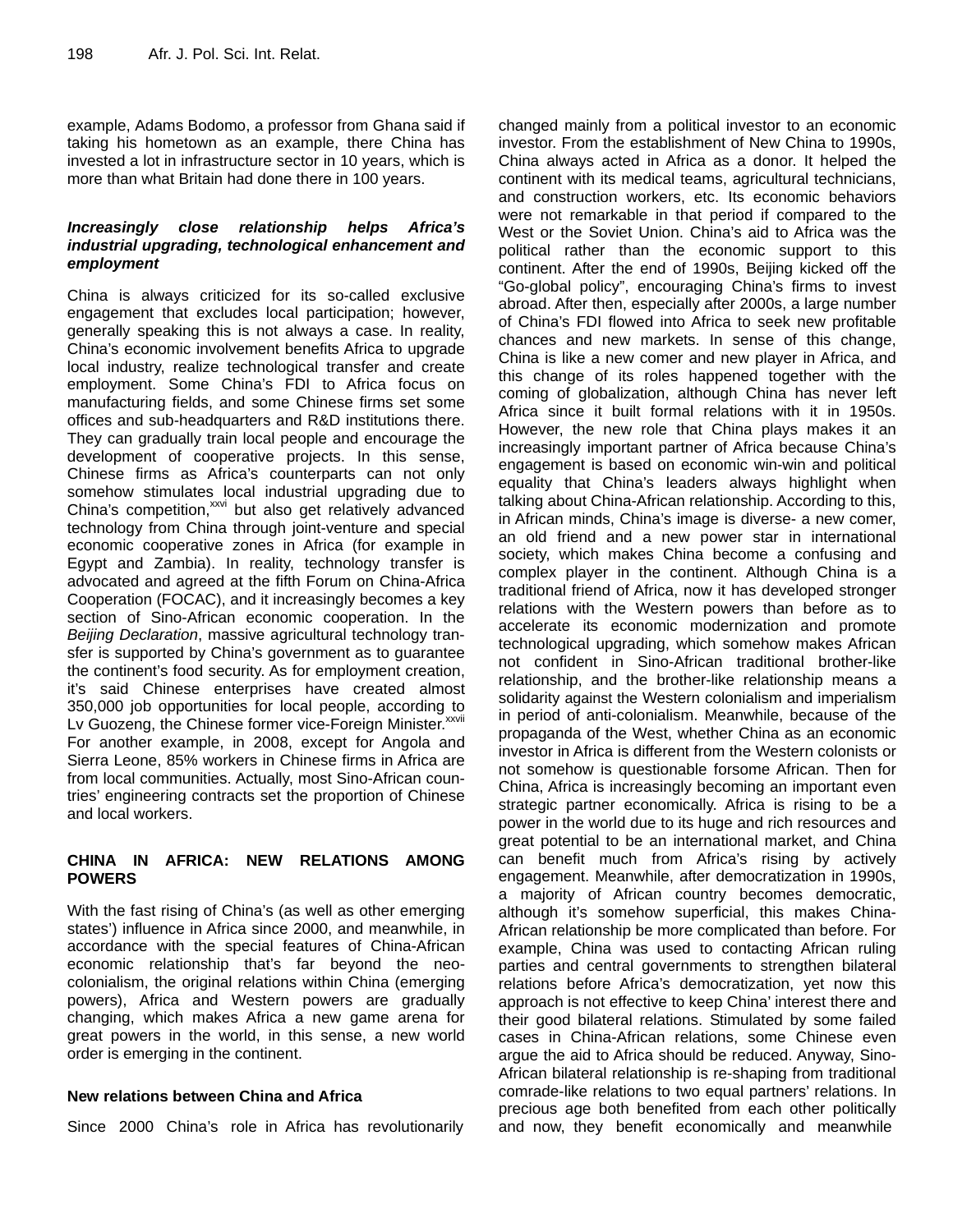strategically as well, since both sides can make use of the other side to bargain with the West and other powers, and they have a chance to shape a new world order different from the West-dominated one.

## **New relations between Africa and the West**

The West has been scolded for its previous notorious colonial actions in Africa, and now the Africa-Western relations are still influenced by the colonial legacy. After the de-colonization, Africa was an important continent politically, because on one hand it was one hotbed that both the West and Soviet Union hoped to linked with, and on the other hand, it had typical influence in the UN system which claimed each country had the equal voting rights in the General Assembly and meanwhile developing countries became independent power in the world through non-alignment movement in that time. Because Africa's weight in the balance of the West's foreign relations was based on its political power, then once the Cold War ended in 1990s, for the West, Africa became less important since the international political competition was somehow over in the post-Cold War, and economic competition became more outstanding. However, Africa was a poor continent, not a competitive counterpart for the West, and simultaneously the West was confident in the prospects of its relations with Africa since the Soviet Union was collapsed and it seemed the West could control Africa. According to this condition, Africa became a "forgotten continent" in 10 years after the end of the Cold War. Africa-Western relationship was frozen till the coming of China as an ambitious economic investor. Generally, before 2000s the West acted there just as Africa's unique "protector" and special "partner", and traditional economic relations were reluctantly maintained- investing mineral stones and oils and selling manufactured goods to African. At the same time, it also engaged in this continent like an international philanthropist by huge financial aid with political conditions. And consequently, Africa was increasingly relied on the West's aid due to its famous ineffectiveness. In a word, the West and Africa didn't build an equal relationship when the colonial system was collapsed until a new rhetorical partnership was advocated and strengthened when an EU-African summit was held in Lisbon in 2007. This rhetorically equal "partnership" somehow was established under the pressure from the abruptly active involvement of emerging states, especially China, in Africa since 2000s. For the West, China and other emerging states' engagement in Africa undoubtedly is a big challenge. They compete with it in many fields- from trade and investment to culture and geopolitical strategy. Namely, it's the pressure from China and other emerging states pushes the West, especially Europe, the previous colonist in Africa, to build new relationship with Africa. However, for Africa this relational adjustment (in history these two

sides' relations had changed from colonizing-colonized relation to donor-recipient relation after de-colonization) from donor-recipient relation to "equal partnership" hasn't fundamentally change their relational nature. In reality, the West continuously keeps their "old" relations with Africa through political penetration- attaching special political and economic conditions to its investment and aid projects for Africa, through which Africa's economy and politics to some extent are still deeply influenced by the West. Additionally, the soft power of the West in Africa has deep-rooted and far-reaching influence, too. As precolonized region, the political, economic, social and religious systems of many African countries (especially in Sub-Saharan Africa) are like the copies of their previous Western suzerains'. Accordingly, the unequal relations between the West and Africa are kept well. Nevertheless, it's the first time that Africa now has the opportunity, the will and the ability to correct this unequal relationship with the West after China (and other emerging states) come to this continent not as pure donor but as a passionate investor different from the West. Then the West will be harder to manage their relationship with Africa if only in its familiar ways as did in the past. So in Africa, the West is facing big challenge from China and other emerging states and at the same time, is challenged by Africa as well, which would fundamentally change Africa-Western relations. While countering China's different engagement in Africa, a new task to adjust Africa-Western relations to fit for new situation in this continent is now needed in the making for the West.

## **New relations between China and the West in Africa**

In the period of anti-colonialism and anti-hegemony in the last century, China and most African countries stayed in the same camp and united in the United Nations and in other international arenas, to pursue their national independence. Under this condition, the relations between China and the West somehow were absolutely conflicted politically in this continent till the end of the Cold War when both China and the West altered each Africa policy. Nowadays, with the engagement of China in Africa, China and the West re-conflict not politically but economically and even strategically. It's understandable that China's swallowing African resources is a potential threat to the West, since in the Western minds, China's engagement will reduce the potential resource that the West maybe will use in the future. Meanwhile, the West's economic interests were somehow damaged by the increasing price of raw materials due to China's engagement and competition. That is, when the West doesn't change the obsolete idea- Africa is the backyard of raw material supplier of the West- any others' entering there will be considered as a big challenge and threat to it. Furthermore, they are also conflicted in strategic area. Certainly in Africa the Western soft power is now strong or even stronger than before,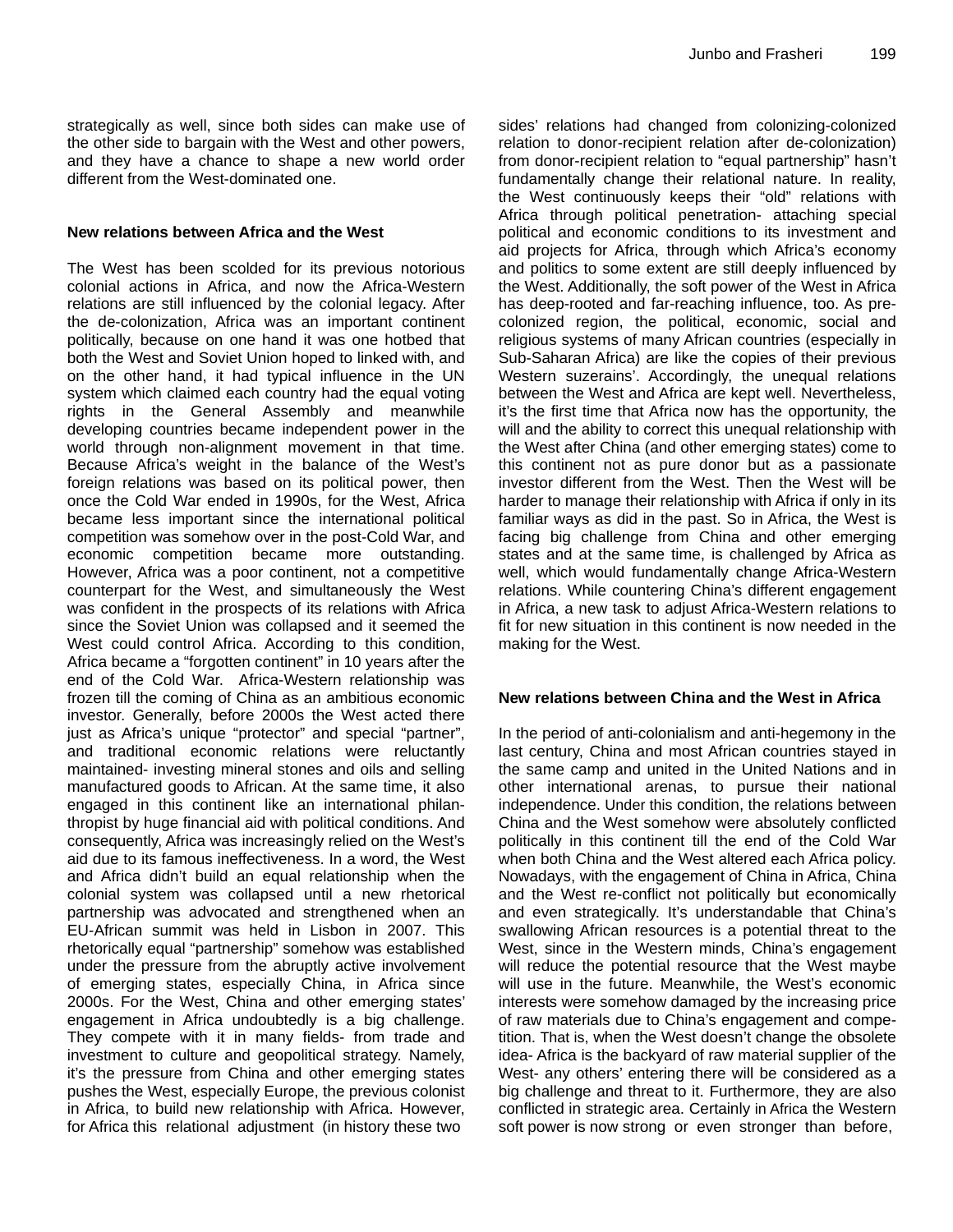however, China's great success in economic modernization and poverty reduction has attracted many African countries' attention since they, as developing countries, have similar national conditions and historical experiences to those of China. According to this, some African leaders even claimed their countries should learn from or follow China's model, although Chinese leaders stated any other country could not copy or follow China's model. It means the influence of China in Africa is not simply restricted in economic area but also extended to strategic area, which will change long-term Africa-Western relationship. In long run, Africa is forced to accept or has to follow the West model- the western-style democratization and liberal economic system. Now China is an alternative for Africa. It indicates the West may fail in aid and investment projects in Africa which always attached political condition, if African countries favor China's model. Then this will be the first time that Africa has the choice to refuse the Western suggestions and projects. Additionally, China and the West somehow conflict in Africa in economic market. With the enhancement of China's manufactured goods' quality, the exports of China to Africa to some extend will narrow the Western production's market in Africa, especially in electronic and machinery areas. But the conflict and competition between China and the West in Africa is simultaneously followed by the chances of cooperation. Now China's engagement in fact is benefiting Africa's economic development and the enlargement of Africa's consuming markets. As a huge potential market, it will benefit all other economies including those from Western world. Namely, Western countries can benefit, as a free-rider, from China's engagement in Africa. And meanwhile, China can cooperate with Western institutions and corporations in Africa to enhance its technology, management skill and access to good services for enterprises. And they can realize some reasonable division of labor to maximize their profits and also protect environment in Africa as well, and even cooperate in security under the UN framework to keep Africa's long stability and peace. Especially, China and the Western counterparts can cooperate in the negotiations with African countries which sometimes use the Sino-Western contradiction in Africa to press both sides and then earn gains.

## **CONCLUSION**

With China's increasing engagement with different features from the West in Africa, a new distribution of power and also new bilateral relations among powers in Africa are taking place, based on this, a fledging world economic order seems somehow to be emerging. Previously, Africa was like a hunting ground of those colonialists, yet now it becomes a potential power, at least an important player in its own lands, when dealing with the relations with the rest of the world, due to its rich

resources and potential markets which are key factors of other powers' economic development. It's the first time that the West's monopoly control over Africa's economic destiny is contested by China and other emerging states within this decade, which means the old world economic order- backward or underdeveloped African countries' economic development and even their destinies were totally relied on the Western countries- is broken out to some degree, and a new order is in the making- the development of developing countries is possible to be realized within developing countries through a new relationship- political equality and win-win approaches. Accordingly, long-term South-North or developing-developed countries' relations or connections in economic field and then in political and social fields are gradually replaced by a new and also more complicated international relations- African countries and China (plus other emerging countries) as a whole are still somehow relied on the Western markets and technology, and meanwhile, a new cooperation within developing countries are becoming successful, and to some extent the developed countries have to compete with developing countries after gradually losing the monopoly power in Africa. In consideration of the trend- the rise of Africa as a potential power, the increasingly active engagement of China and other emerging states, and the gradually adjustment of Africa-Western relationship- a more equal world economic order addressing win-win and mutual-benefit in Africa can be predictable and expected as well, and meanwhile a new South-South unification and cooperation facilitates de-colonization and developing world's independency in "post-colonialism" is re-emerging and becoming more possible than before.

## **Conflict of Interests**

The author(s) have not declared any conflict of interests.

#### **REFERENCES**

 $\overline{a}$ 

- Chinese Statistic Yearbooks. (2000-2012). http://www.stats.gov.cn/tjsj/ndsj/2012/indexeh.htm
- Jean-Paul S (1964). Translated by Azzedine Haddour, Steve Brewer and Terry McWilliams, Colonialism and Neocolonialism, Editions GALLIMARD, http://books.google.com.ng/books?id=1aWEAgAAQBAJ&printsec=fro
- ntcover#v=onepage&q&f=false
- Kwame N (1965). Neo-Colonialism, the Last Stage of imperialism, Thomas Nelson & Sons, Ltd., London, http://politicalanthro.files.wordpress.com/2010/08/nkrumah.pdf
- Report on World Investment (2011). UNCTAD. http://unctad.org/en/Pages/DIAE/World%20Investment%20Report/WI R2011\_WebFlyer.aspx
- Statistical Bulletins of China's Foreign Direct Investment. (2000-2012).

<sup>&</sup>lt;sup>i</sup> On 18 June 2006, with this speech Chinese Pre-Premier Wen Jiabao responded to those who criticized China was a neo-colonist in Africa, when he talked with responders in Egypt where he started his visit to Africa.